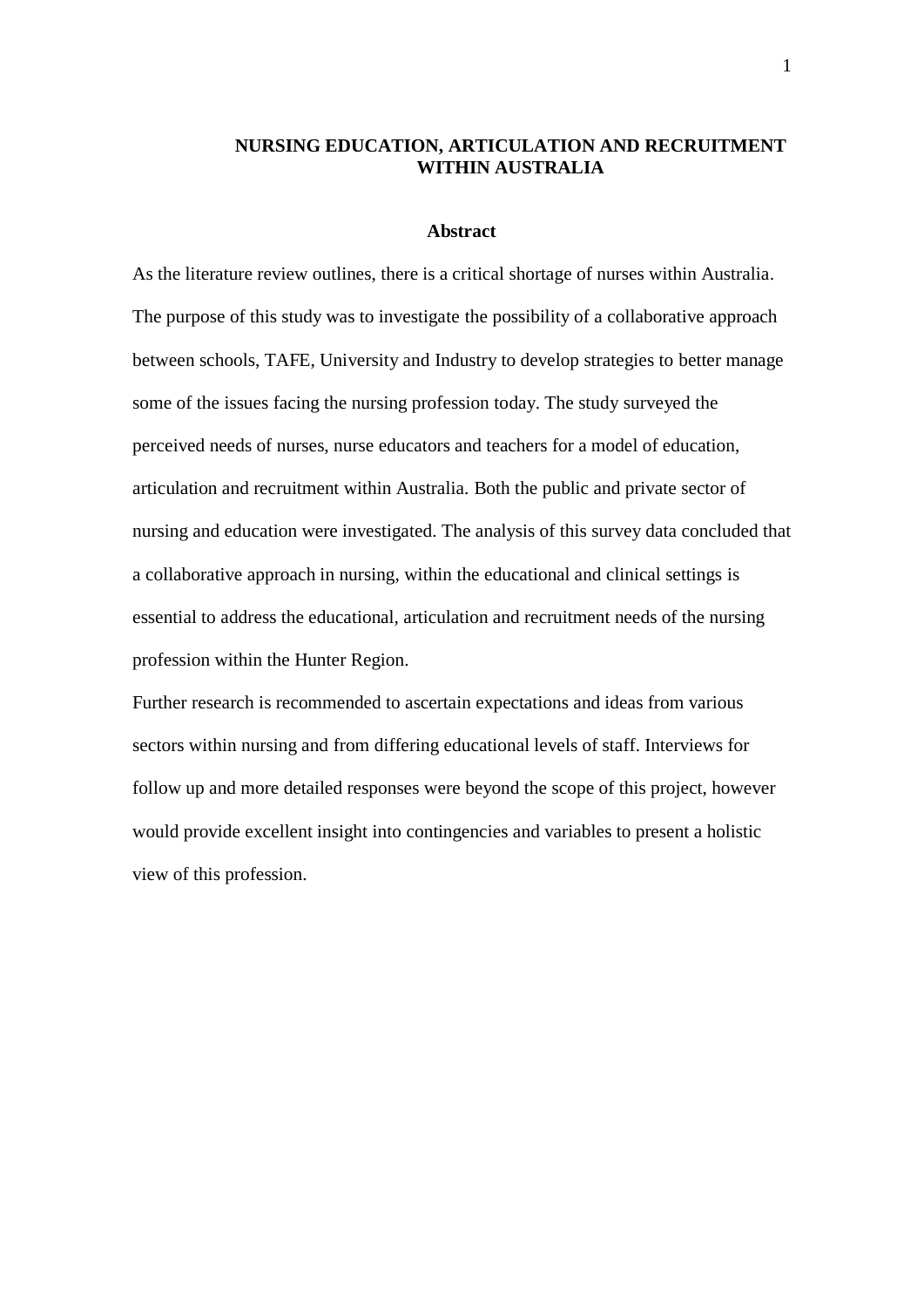## **Introduction**

"We live in an era defined by many challenges, from global warming to global terrorism. And none is as likely to have as large and enduring effect as ageing on the size and shape of government budgets or on the future growth of living standards and on the stability of the global economy and even world order". (Global Ageing Initiative Program (2003) in Public Health Implications of an Ageing Population Pilot (2005.p 3)).

There is an international healthcare crisis as a result of the ageing population. Within Australia, it is estimated that over half the nursing profession will retire within the next ten years, compounded with changes in the education and roles of nurses, nursing staff shortage and the higher acuity of patient and in conjunction with the shift of care beyond hospital and institutional settings into the community. The necessity to support the profession and promote a sustainable health care system within Australia is critical. The profession of Nursing continues to battle issues of education, articulation and recruitment, negative image and culture, understaffing and limited resources. This paper argues that a unified approach can assist in minimizing some of these issues and that TAFE as a driving force based a model of collaboration, can promote the growth of nursing enrolments and qualifications, employment and retention in the Hunter region. Therefore this paper will explore nursing education, articulation and recruitment by posing a number of questions about existing practices, then reporting on a case study conducted in the Hunter Region of New South Wales (NSW) Australia to explicate a collaborative model of education, articulation and recruitment within Nursing.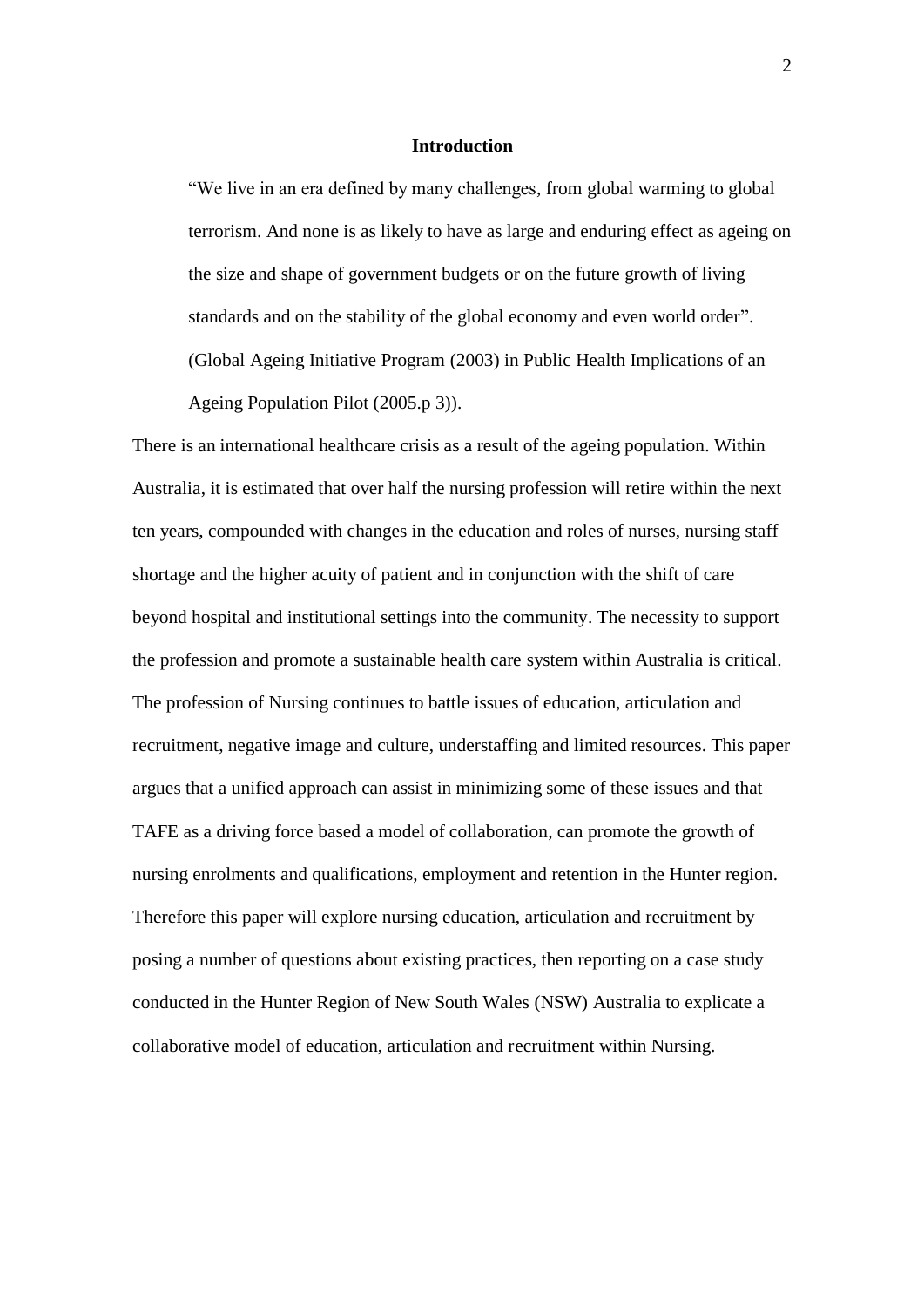### **How are nurses in Australia, specifically the Hunter, educated?**

Nursing within Australia is currently regulated at a State level; this paper acknowledges the recent appointment of a Chief of Nursing which aims to implement a National Nursing and Education Taskforce during 2010. However, for the purpose of this project the focus of this study has been the Hunter Region, NSW, Australia.

Currently nursing is divided into regulated and unregulated roles:

### **Unregulated nurses refer to:**

**1**. Patient Care Assistant (PCA) not required to complete formal training;

**2**. Assistant in Nursing (AIN) required to undertake a Certificate III in Aged Care, from 2008 Certificate III in Acute Care via Vocational Educational and Training (VET) providers such as TAFE; These nurses are not regulated by any formal registry system and as such practice is determined by industry.

### **Regulated nurses include:**

**1**. Enrolled Nurse (EN) requiring a 12 month Certificate IV traineeship (up until 1997) and then upgraded to Endorsed Enrolled Nurse (EEN) after qualifying with a Certificate IV that includes drug administration.

EN education and practice is determined and regulated by the NSW Nurse and Midwifery Registration Board (NSWNMRB). An example of an awarding institution is the TAFE NSW Hunter Institute in conjunction with clinical training by Hunter/ New England Area Health Service. This form of education changed (late 2007/ early 2008) to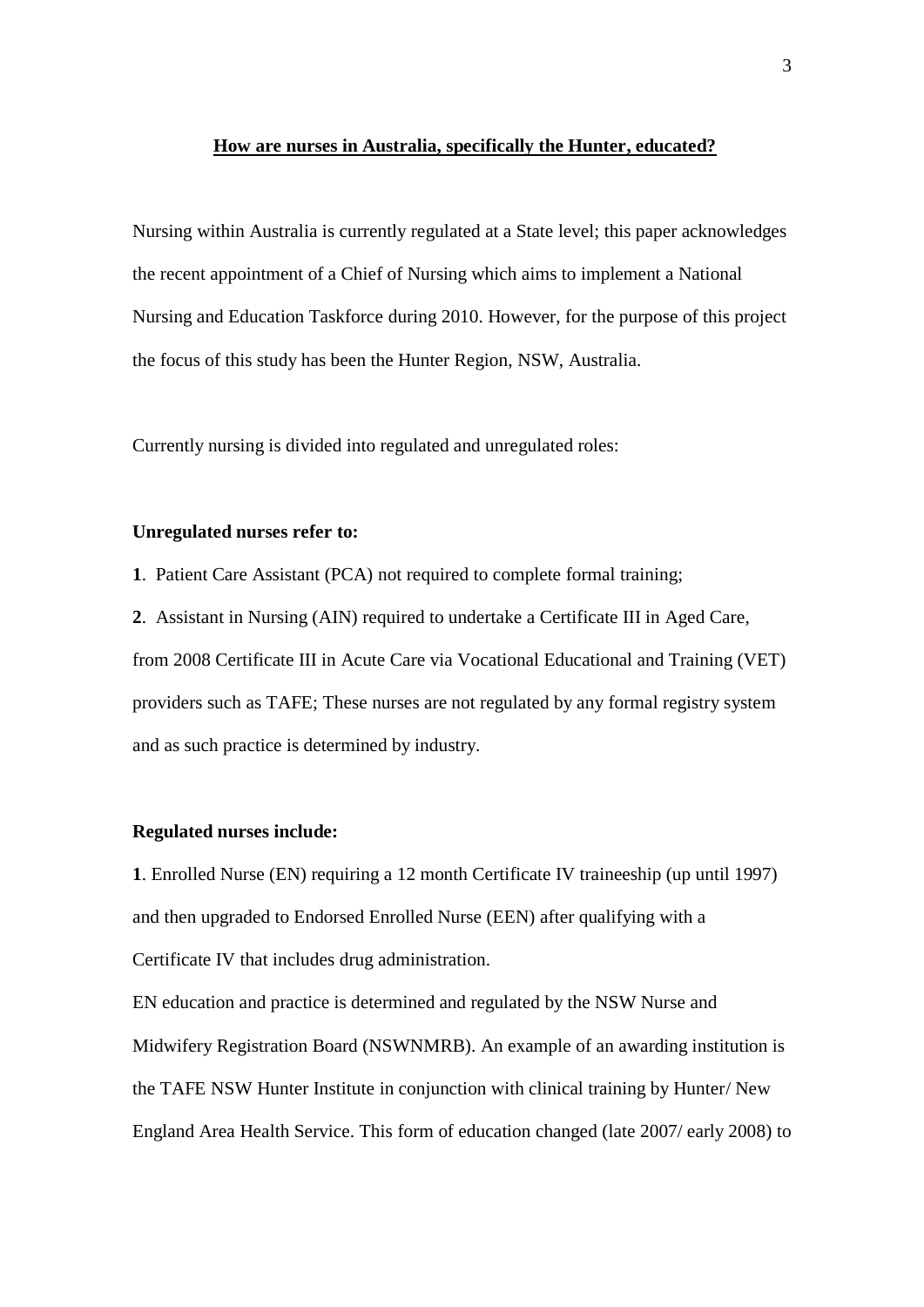a National Training Package Certificate IV, Diploma and Advanced Diploma, open to all interested applicants, including those without a traineeship.

**2**. Bachelor of Nursing- Registered Nurse (RN) based on a three year undergraduate programs at University.

Further postgraduate qualifications such as Masters, Doctorate, Nurse Practioner and specialised courses (such as critical care, mental health, and midwifery to name a few...) can be attained via university, VET commercial courses and hospital training.

### **How are the changing roles of nurses influencing education and employment?**

Education of and the role of nurses is constantly adapting to cater to the massive health demands of the community due to the complex context of nursing that is rich in technological advancements, best practice rigor, consumer orientated and litigious culture, shortages of nursing staff and resources and numerous other factors. Johnston and Preston, cited in Levett-Jones and Bourgeois (2007.p.2), report "People now in general wards were in intensive care fifteen years ago, many people cared for in hospital are now cared for in the community, and the people who are now in intensive care would have died fifteen years ago".

The NSW Nurses Association (NSWNA) argues that a nurse working in an environment that has a staffing mix of regulated and unregulated workers creates legal and accountability factors that when compounded by staff shortages, resource scarcity and increased patient acuity reduces the nurse's ability to practice competently. Hillman (1999) observes industry continues to demands more of nurses. This can be seen with the evolving roles of nurses and the exerted pressure on educational providers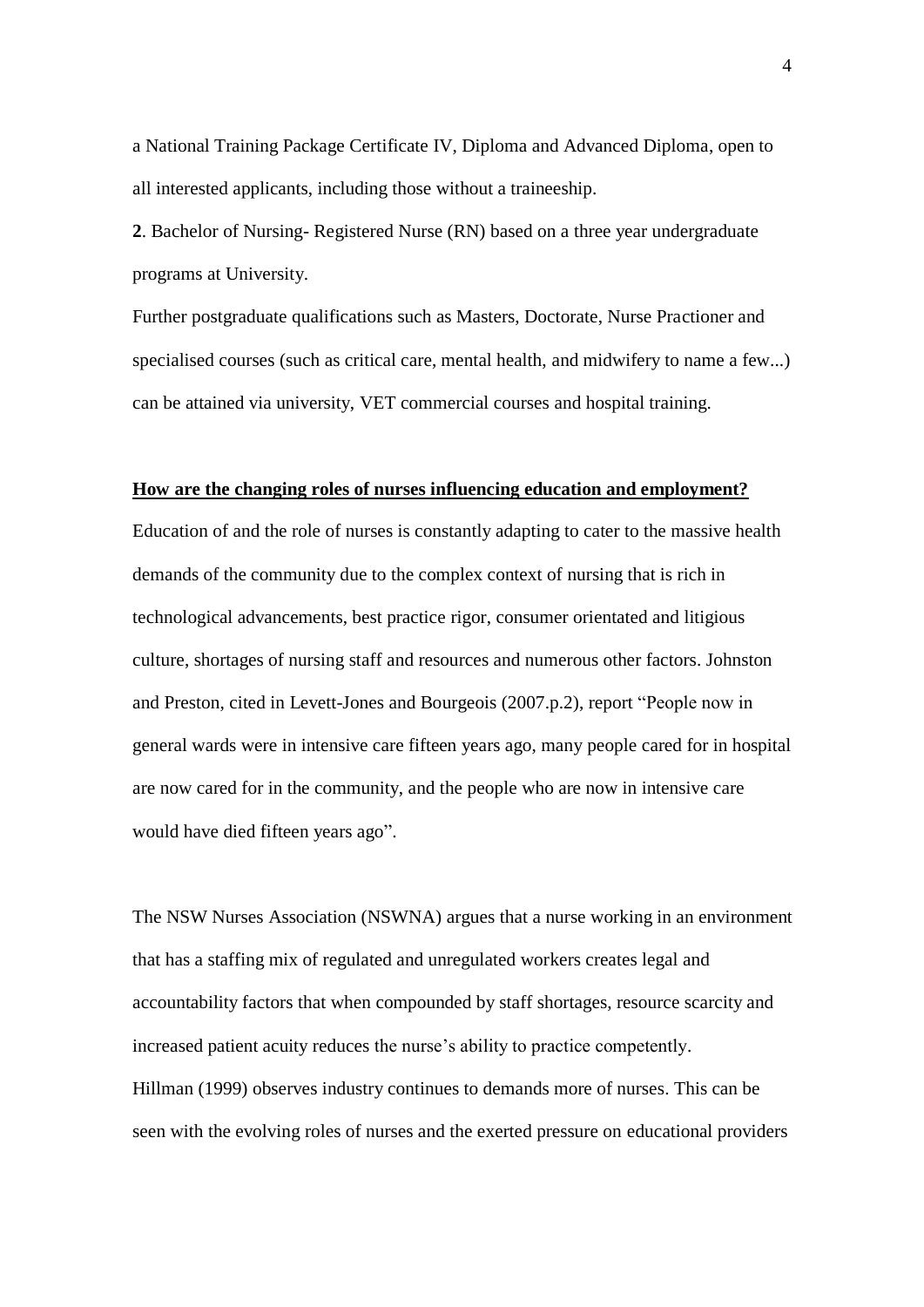to increase the educational scope of practice to cater to the needs of clients who require care that is beyond the current qualifications. An example includes the certificate III level nurse who is expected to be involved in medication delivery in some institutions; such clinical expectations widen the practice/theory gap in nursing. Holmes (2007), Price, Heartfield & Gibson (2001) and Reid (1994), reiterate how recruitment and employment of nurses is a global problem, such that the severe shortage of nurses results in industry attempting to meet the demand with unregulated workers, expanding and increasing current trained nurse's workload pressures.

Nursing Careers Pathway Project (2002), states that the recruitment and retention of nurses must be a national priority. Further *Nursing Labour Force Department* 1998 (Australian Institute of Health and Welfare (AIHW) 1999, p.14) confirms "The increase in nursing support occupations is viewed by many as an economic strategy designed to cut costs through the delivery of outputs by unlicensed support workers that are not prepared, or able to produce an accountable and qualified level care expertise".

The national review of nursing education and nursing policies and strategies over the next twelve months stresses the importance of all stakeholders within the healthcare system to unite and acclimatise to the changes within the profession such as national leadership in nursing. [Department of Education and Training (DET) 2005, Duty of Care Report 2002, Jones and Cheek (2001), University of Newcastle (2005) and World Health Organisation (WHO) 2000].

5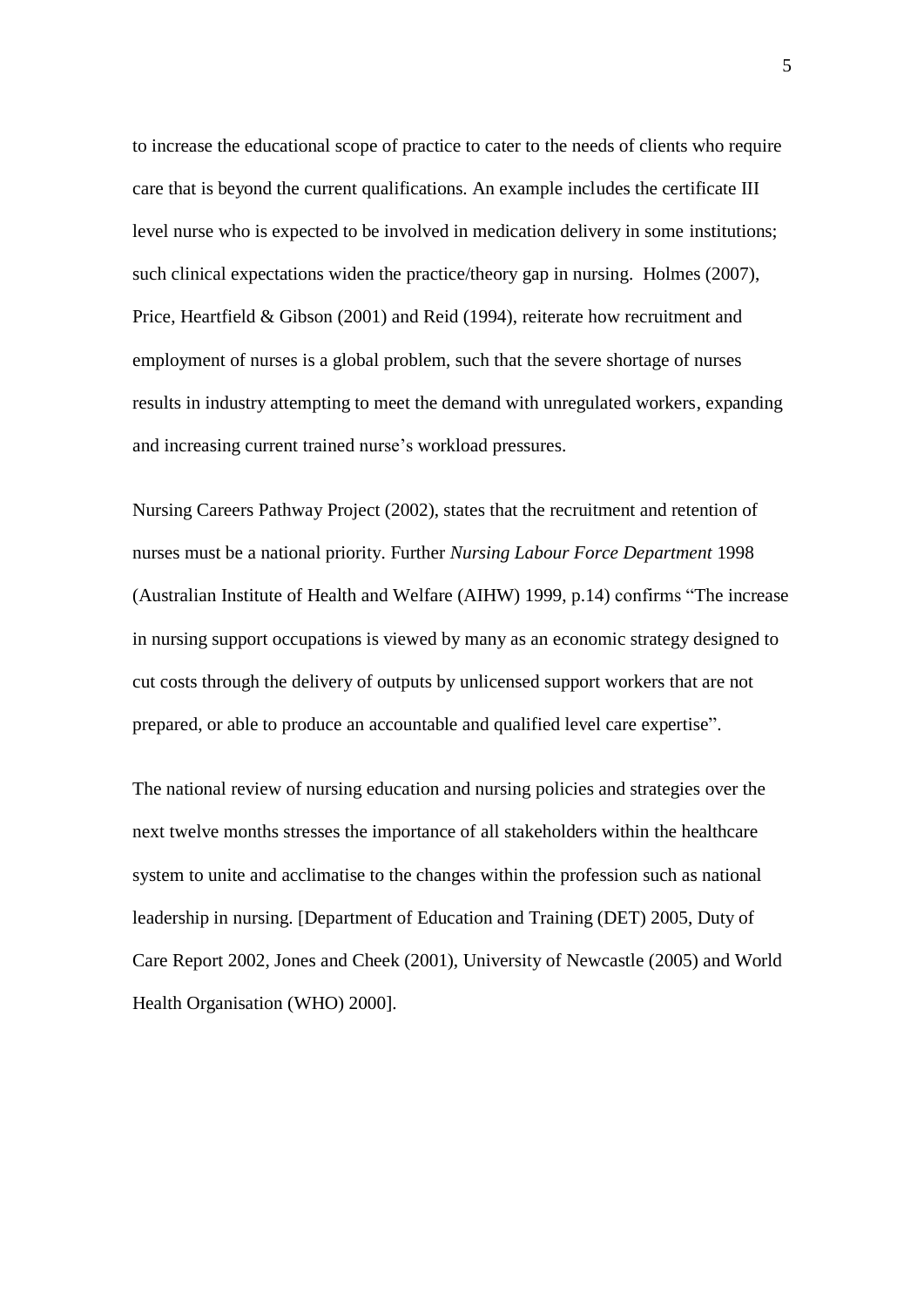## **What is the status of nursing recruitment and retention in the Australia/ Hunter?**

The World Health Organisation acknowledged, in 2000, the shortage of nurses and publicises the importance of an adequate supply of competent nurses for the infrastructure of essential health services. Holmes (2007), President of the NSWNA, suggests "The most frustrating thing a nurse has to face is going home at the end of the day knowing that they haven"t provided the care that is required by their patients, simply because there aren't enough nurses".

The National and State Skill Shortage Lists (2002) identify there is a mass shortage of qualified nurses based on labour market data undertaken by the Department of Employment and Workplace Relations (DEWR). In response to the recommendations of the National Nursing and education Taskforce, the Federal Government capped the Higher Education Contribution Scheme (HECS) liability in Nursing in an attempt to attract students. Within VET, The Faculty of Health and Community Services has flagged Aged Care as a number one target area; this is supported by State funding opportunities to promote recruitment of students into Aged Care courses. [DEST (2002), National Nursing & Nursing Education Taskforce (2006)].

Nursing recruitment has been critical within the Hunter Region since late 1990. Recruitment strategies are becoming more and more innovative, i.e. seeking nurses from overseas and adopting government initiatives such as VET in schools (TVET and School Based Trainees [SBTs]). One example includes the TAFE NSW Hunter Institute pilot study for remote and rural SBT"s certificate III in Aged Care (Hunter Institute TAFE, 2007; Johnstone and Stewart, 2003).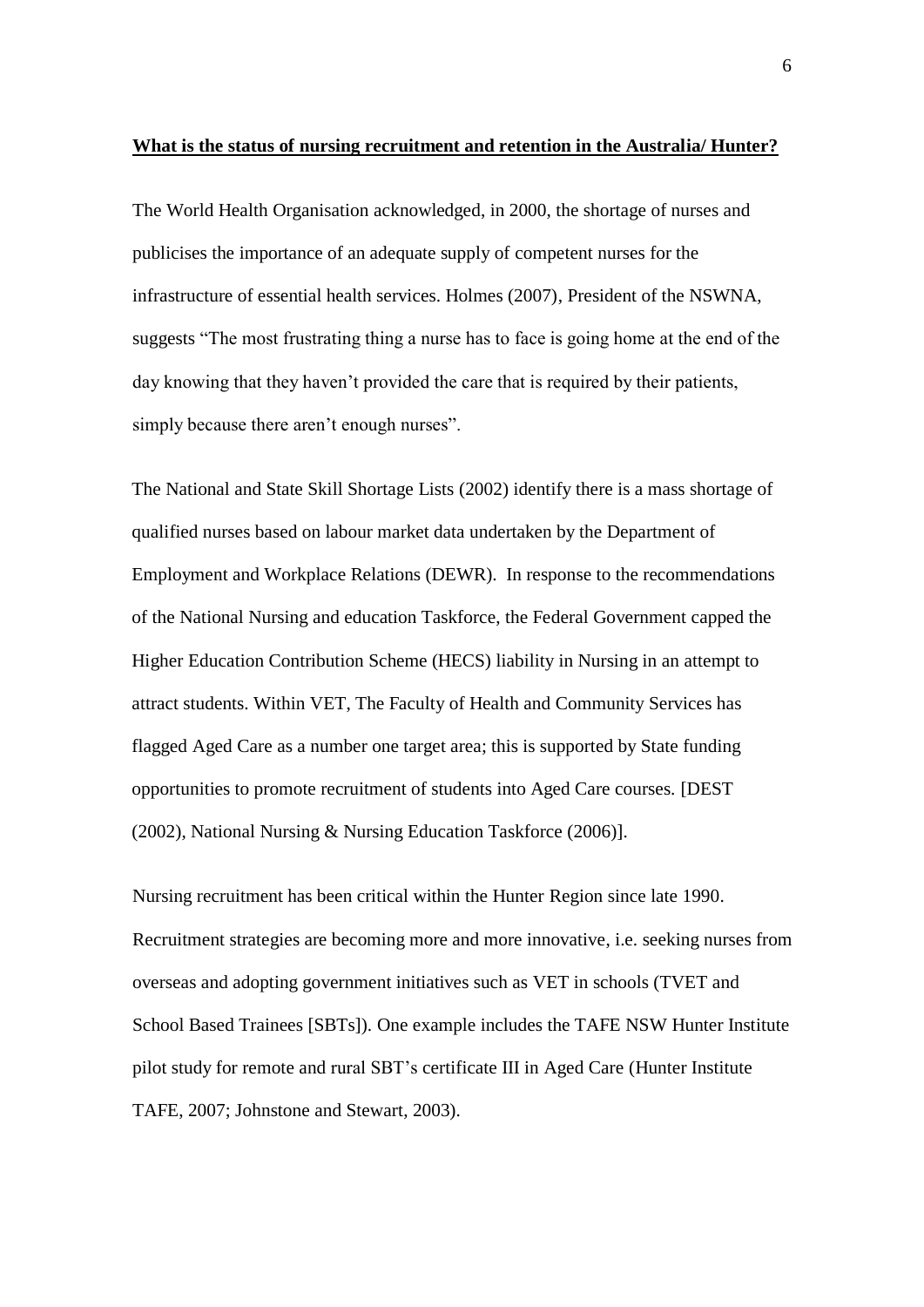The National Nursing and Nursing Education Taskforce (2006) established a framework which focuses on a ten year workforce strategy, which the Council of Australian Governments [COAG] endorsed in June 2006, further elevating the importance of this strategy and the broader health workforce agenda to one of critical and national significance. Five of the seven principle strategies established by the Taskforce support the need for a collaborative model of nursing education, articulation and recruitment. (Table 2: National Health Workforce Strategic Framework and N3ET works). "Given the number of players with different responsibilities for diverse but intertwined elements of nursing, Australia will need to develop collaborative partnerships at all levels to resolve many of the difficulties nurses face today". (National Review of Nursing Education, 2002, p.15).

# **What current models of collaboration are in practice throughout Australia?**

The National Review of Nursing Education Report *Our Duty of Care,* was commissioned by the Commonwealth Government to examine the future nursing educational needs of the health, community and aged care system and advises on education policy and funding frameworks in 2001-2002 for implementation from 2006. The strategies derived from this study primarily focused on building a sustainable nursing workforce, maximizing health outcomes through quality education, and capacity building.

The Report stated (2002. Section 2.9.1) "Nursing is a practice discipline: nursing education and nursing practice are interdependent". The International Council of Nurses (ICN) also highlighted how the importance of "cohesive partnerships" between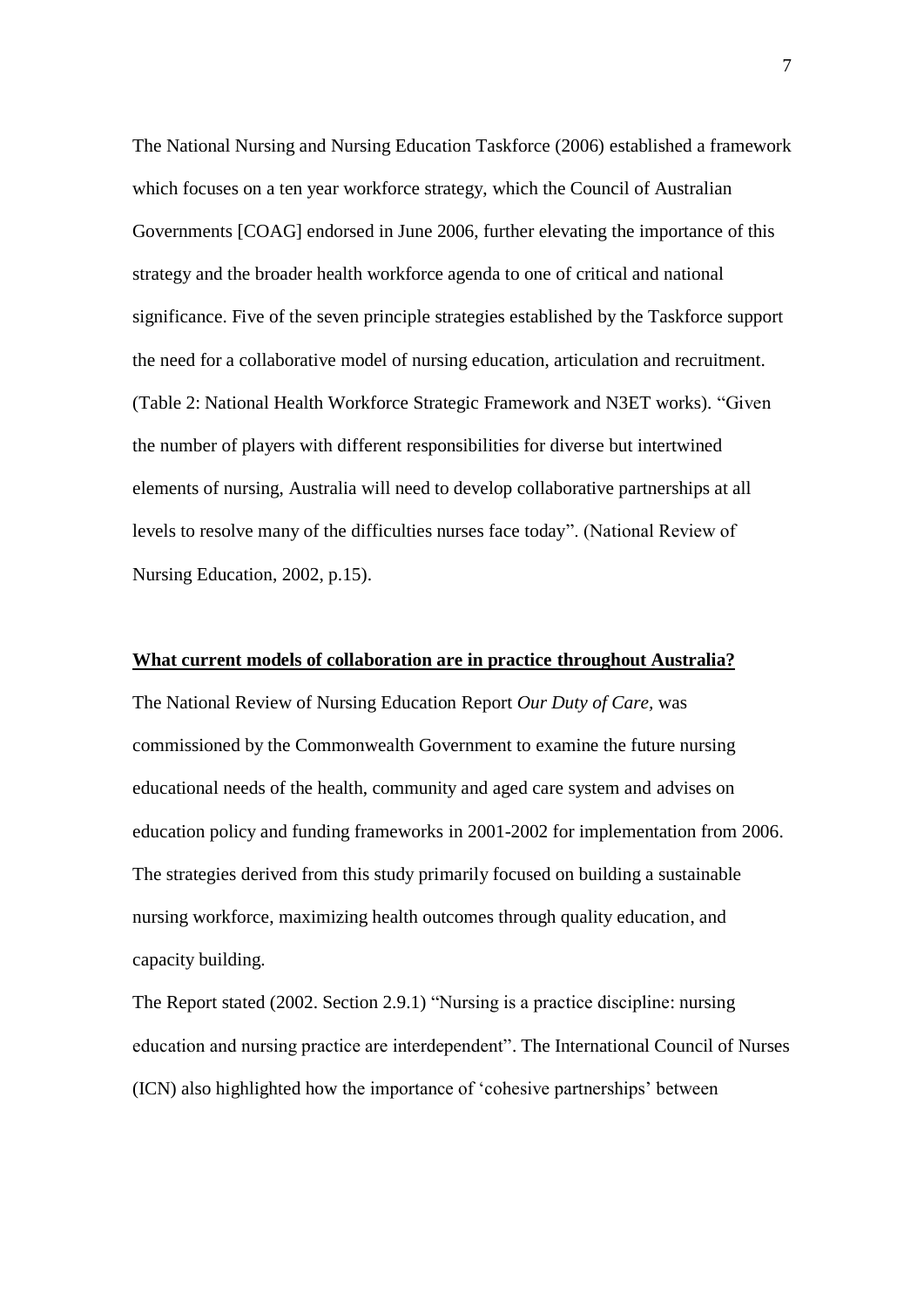ministries of health and education and private training providers is paramount to resolving the healthcare crisis in Australia.

There are several nursing cohesive partnerships emerging throughout the nation such as the following education pathways:

**1**. A partnership between University of Western Sydney, Sydney Area Health Service (St. Georges Hospital), Georges River College and NSW TAFE. This partnership is a pilot program initial sample completed in 2006 which developed effective partnerships to enhance secondary school student transition into nursing career pathways. Such an amalgamation of Schools, TAFE and the Acute Care Setting is evident of successful collaboration in nurse training. (DET Conference, 2007).

**2**. A Tripartite agreement between Illawarra Institute of TAFE, Illawarra Area Health Service and The University of Wollongong, to establish an educational pathway for Indigenous students interested in a career in nursing. (National Review of Nursing Education, 2002).

**3**. A New Apprenticeship scheme at Port Pirie Regional Health Service that provides multiple entry and exit points within nursing pathways for students. (National Review of Nursing Education, 2002).

**4**. A partnership between Launceston Presbyterian Nursing Home for the Aged and a VET in Schools Course run by Launceston College. This is a mutually beneficial initiative to introduce school students to the possibilities of a career in nursing and a recruitment strategy for the Aged Care Home. (National Review of Nursing Education, 2002).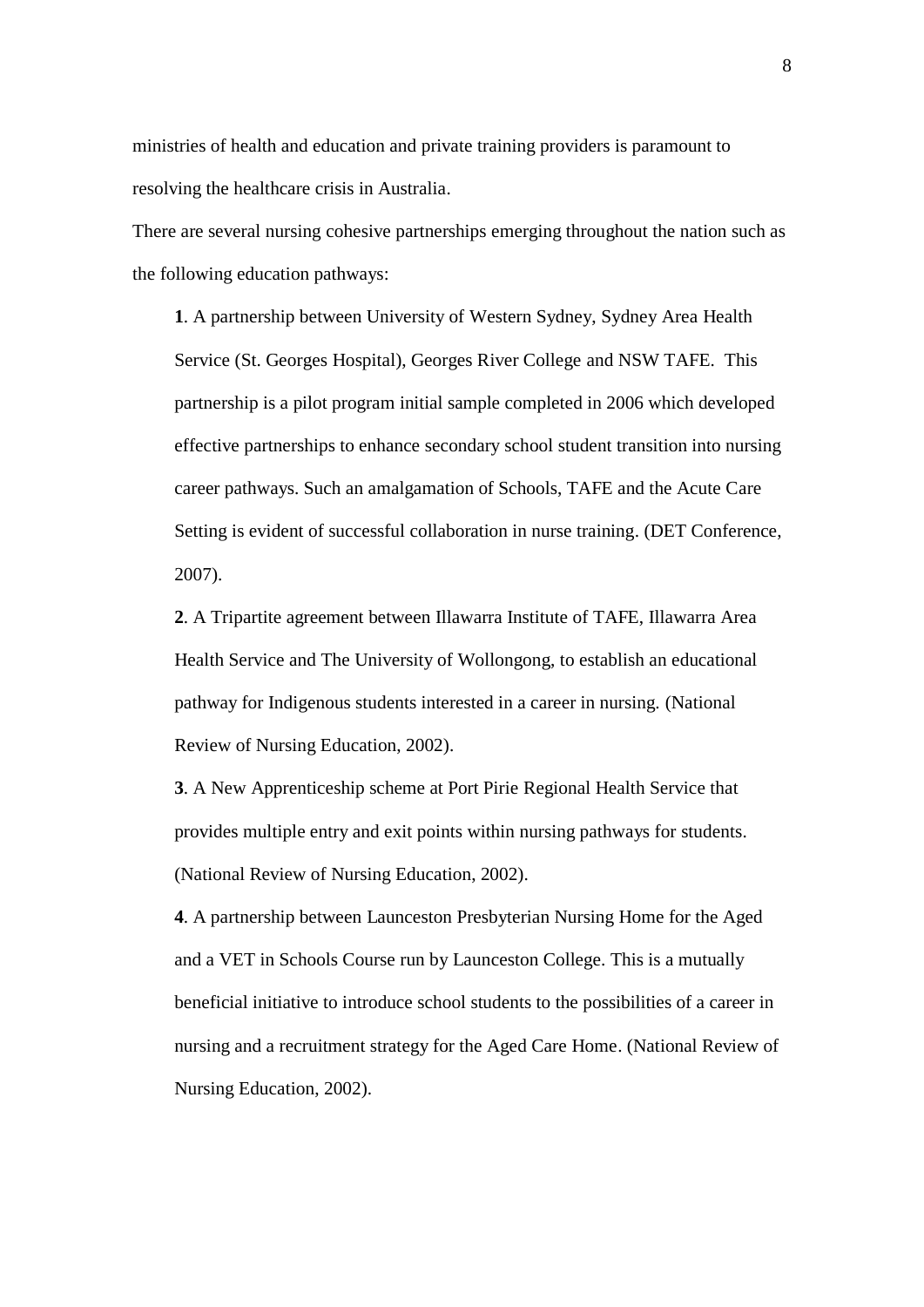**5**. The Ceduna Hospital Nursing Traineeship pilot New Apprenticeship model to encourage students to opt for a career in nursing. (National Review of Nursing Education, 2002).

**6**. Care and Health Industries Pathways for Schools [CHIPS] which is part of a model for the development of Vet In Schools to meet the requirements of the South Australian Certificate of Education. (National Review of Nursing Education, 2002)

**7**. e2 Extending education, a collaboration of five secondary public schools *Orange schools connected and connecting,* a structure that offers choice to students with an emphasis on options such as VET subjects. This is achieved with partnerships between schools and TAFE NSW Western Institute (15-19 years conference, 2007).

Such initiatives are having a positive effect on student retention in schools, pathways to further study in TAFE and University and employment. (Marks, 2006, McMillian, Rothman & Wernert, 2005, Thompson, 2002, Lamb and Vickers, 2006, Polesel, Teese, Lamb, Helms, Nichols and Clarke, 2007).

### **What can education do to influence the culture of nursing?**

According to James and Cheek (2001) there is a negative workplace culture in nursing which fosters horizontal violence and the adage "nurses eat their young". Such an *oppressed* environment results from many factors including unsustainable workloads, staff shortages, lack of recognition and remuneration and limited resources. This nursing culture creates problems for the transition of new nurses, training of student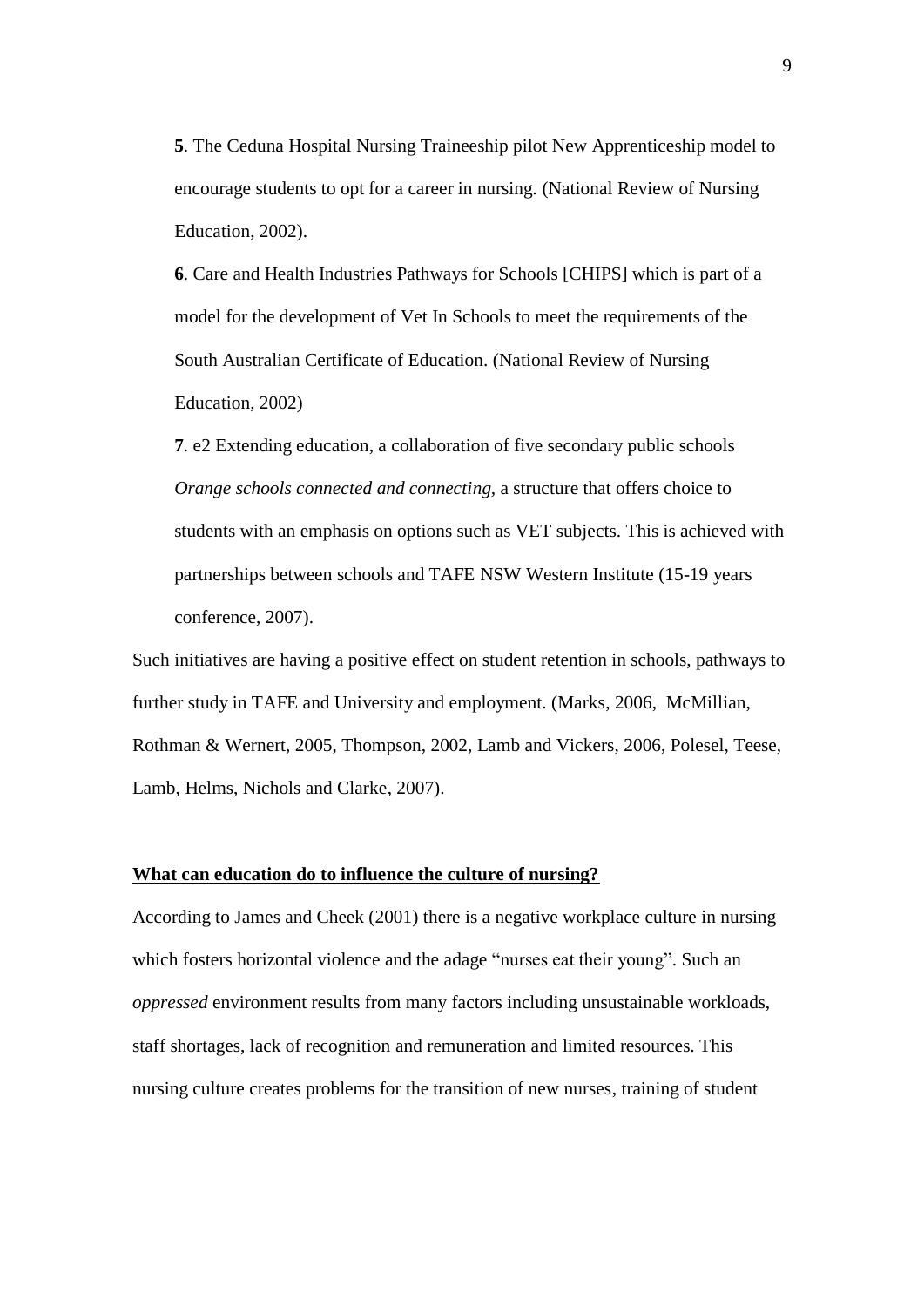nurses and consequently impacts recruitment and retention of nurses in the workforce. (NSWNA, 2007).

Within the Duty of Care Discussion paper (2001), the predominant view was that the nursing profession must change from within; a change in culture cannot be imposed but rather needs to be encouraged and facilitated. Even before trainee students enter clinical practice, educators have a role in modeling positive nursing practices and interactions with team members; provide mentoring for staff and effective and supportive transition programs for students and new nurses. (Levett-Jones & Bourgeois, (2007).

The National Review of Nursing Education (2002) argues that, as the role of the nurse expands with increasing patient acuity, limited resources, enhanced reliance on technology and associated knowledge, skill and competence required, lower level of qualified nursing staff mix and increased accountability, the initial educational preparation of nurses must endorse life long learning. It is also essential that educators maintain clinical currency to keep abreast of advancements within health and to enhance the relevance, quality and innovation of delivery and training.

For novice and experienced nurses having clear career pathways and recognition systems will support professional development, job satisfaction and can inspire retention through opening doors within health that previously may not have been a considered option. (National Review of Nursing Education, 2002).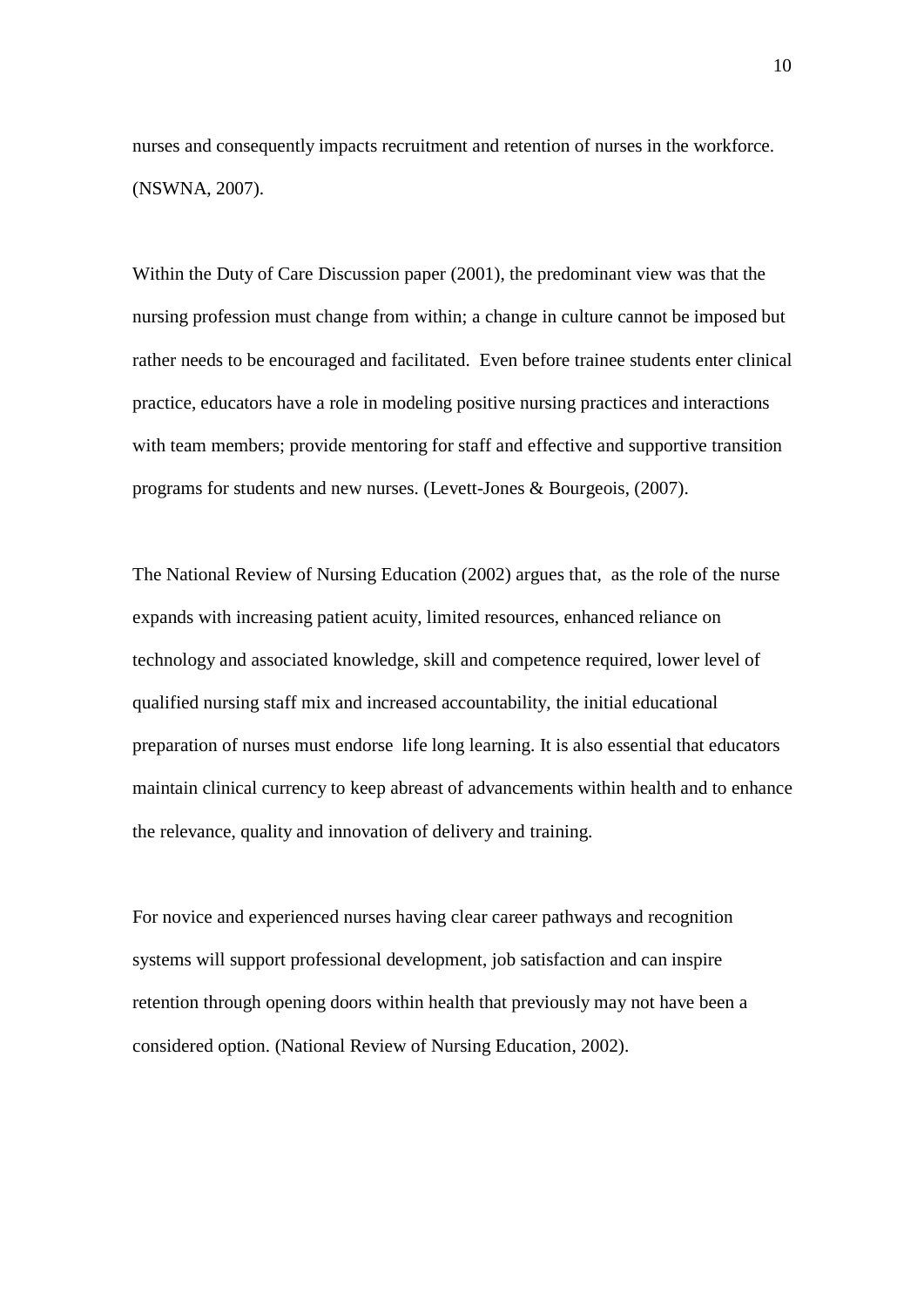# **Can enhanced partnerships promote nursing practice and clinical experience for students?**

Throughout the research literature outlined so far, the importance of Australian education and healthcare systems to develop collaborative partnerships at all levels is noted as paramount to ensure progress with the problems faced within nursing today and to plan and respond to the challenges of the future (DEST, 2002, Kerka, 1997, Lamb et al, 2006, McMillian et al, 2005, National Nursing and Nursing Education Taskforce, 2006, Polesel et al, 2007 and WHO, 2000).

The Longitudinal Surveys of Australian Youth (LSAY) studies demonstrate how a partnership approach is the only way forward, through collaboration between schools, TAFE, University and health service to strengthen career pathways from school student to the various roles within nursing.

Building collaborative relationships is a key strategy to develop confident and competent professionals within a healthcare sector, such that educational provisions respond to the changing health care needs of the community and the nursing workforce becomes a desirable career option, (National Review of Nursing Education, 2002).

# **How can TAFE promote nursing within schools and the community?**

According to DEST (2002) there will be a nursing shortage of 40,000 registered nurses in Australia by 2010, liaison between the NRMB, National Nursing Council of Australia [NNCA] and NSWNA enables the provision of promotional media to promote nursing to students from as early as year 8 in secondary school. Marks et al, (2000)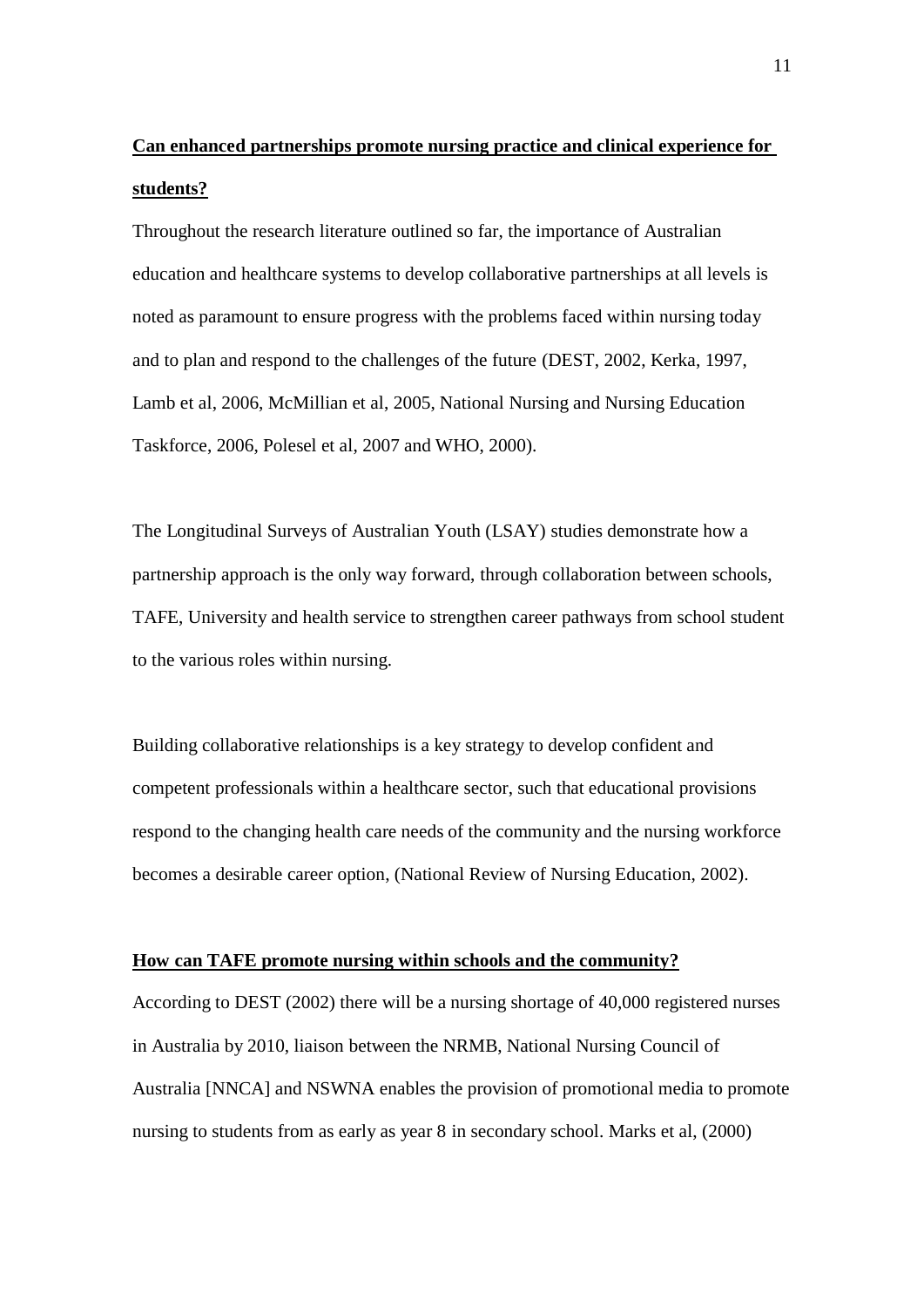identifies that "those students in year 8 or 9 who say they will leave school are seven times more likely to do so than those who say they will stay on'. At schools career days one strategy is for TAFE, University and Industry to unite to promote a positive image of nursing and outline of available pathways to capture the attention of all possible cohorts of nursing student.

Another strategy is clinical teaching and community presence, increases awareness, reputation and promotion of TAFE as a quality education provider. For example, Hunter TAFE has generated partnerships with industry to undertake weekly onsite training for students in the Certificate III Aged Care Courses. This course partnership model is proving to enhance clinical learning, the reputation of TAFE teachers and to encourage current best practice in by narrowing the practice /theory gap. It also assists developing a positive image of nursing and supports both students and staff on the clinical floor. This model is supported by the National Review of Nursing Education (2002, Introduction, Recommended Framework) "VET trainers and nurse clinicians need to form partnerships to provide students with quality clinical education".

In promoting nursing, focus on the strengths and diversity of Nursing as a career is essential, (Price, Heartfield & Gibson, 2001). Within Nursing there are over 42 specialty areas such as hospitals (specialised medical and surgical fields), remote areas, prisons, Australian Defense forces, homes, community and schools.

TAFE is in an ideal situation to promote nursing within schools and the community with the TVET and SBTs which are becoming increasingly popular and available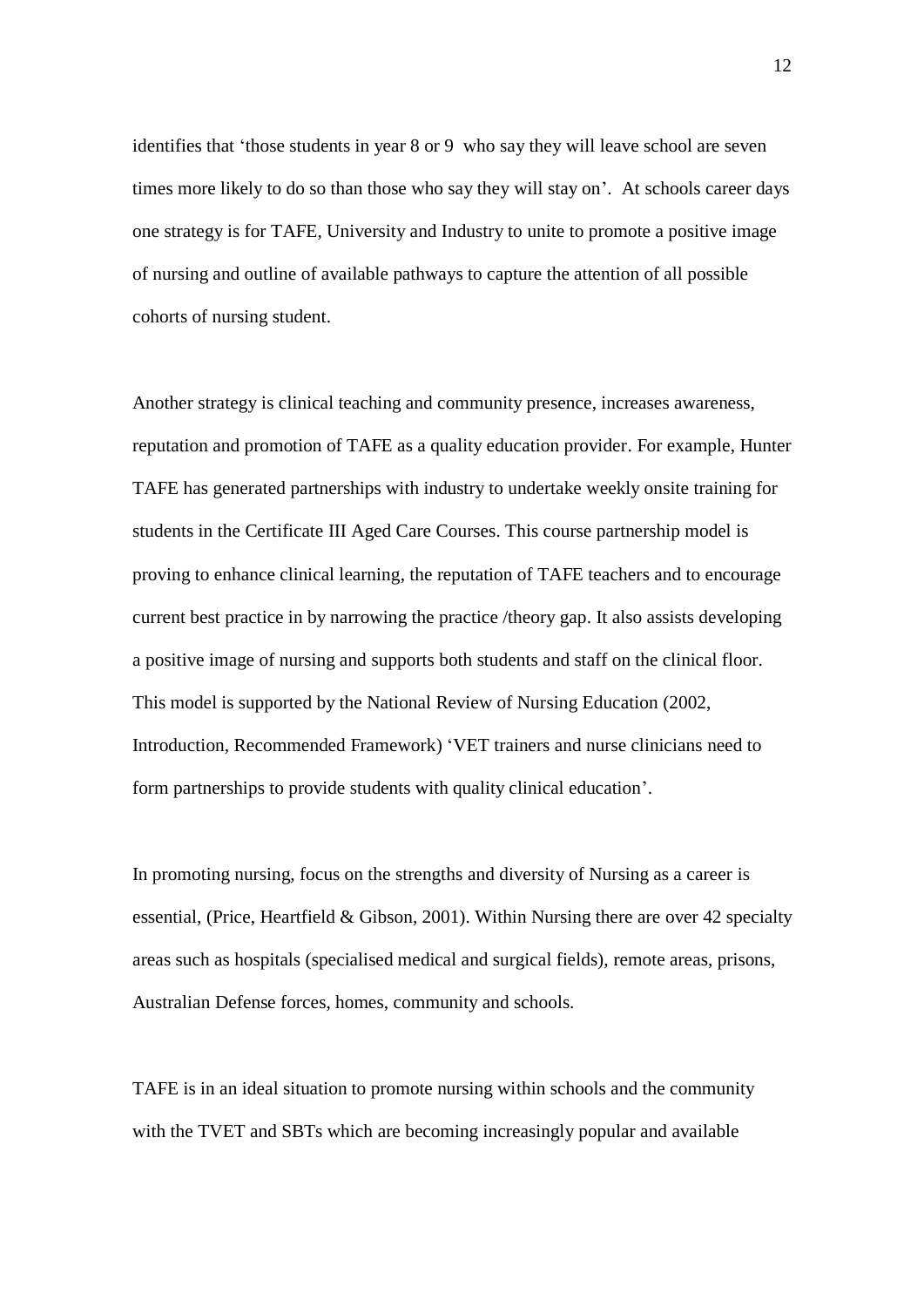pathways for students to start a career in nursing. A key finding in the career moves study "confirm the value of creating strong links between school and employers, and demonstrate the utility of VET in schools programs in creating such links. (Posel et al., 2007). Further McMillan et al, (2005) state that participation in VET increased by 50% between 1991-2000 for people aged 19 and younger. Student satisfaction feedback confirms VET opportunities and choice as a preferable option over leaving school or taking on school curricula (NCVER, (2002), cited in Lamb and Vickers, 2006).

Evans states that "VET in Schools is having a positive impact on student retention, making students more work ready and, most importantly opening up a broad range of post-school pathways (including University)….evidence confirms the quality of students' experience of VET in Schools" (2005).

In expanding partnerships with Schools, Industry and University, TAFE has direct involvement with all stakeholders in the nursing careers pathway projections and as such can unite the different groups to develop a collaborative approach for future students and nurses. (National Review of Nursing Education, 2002).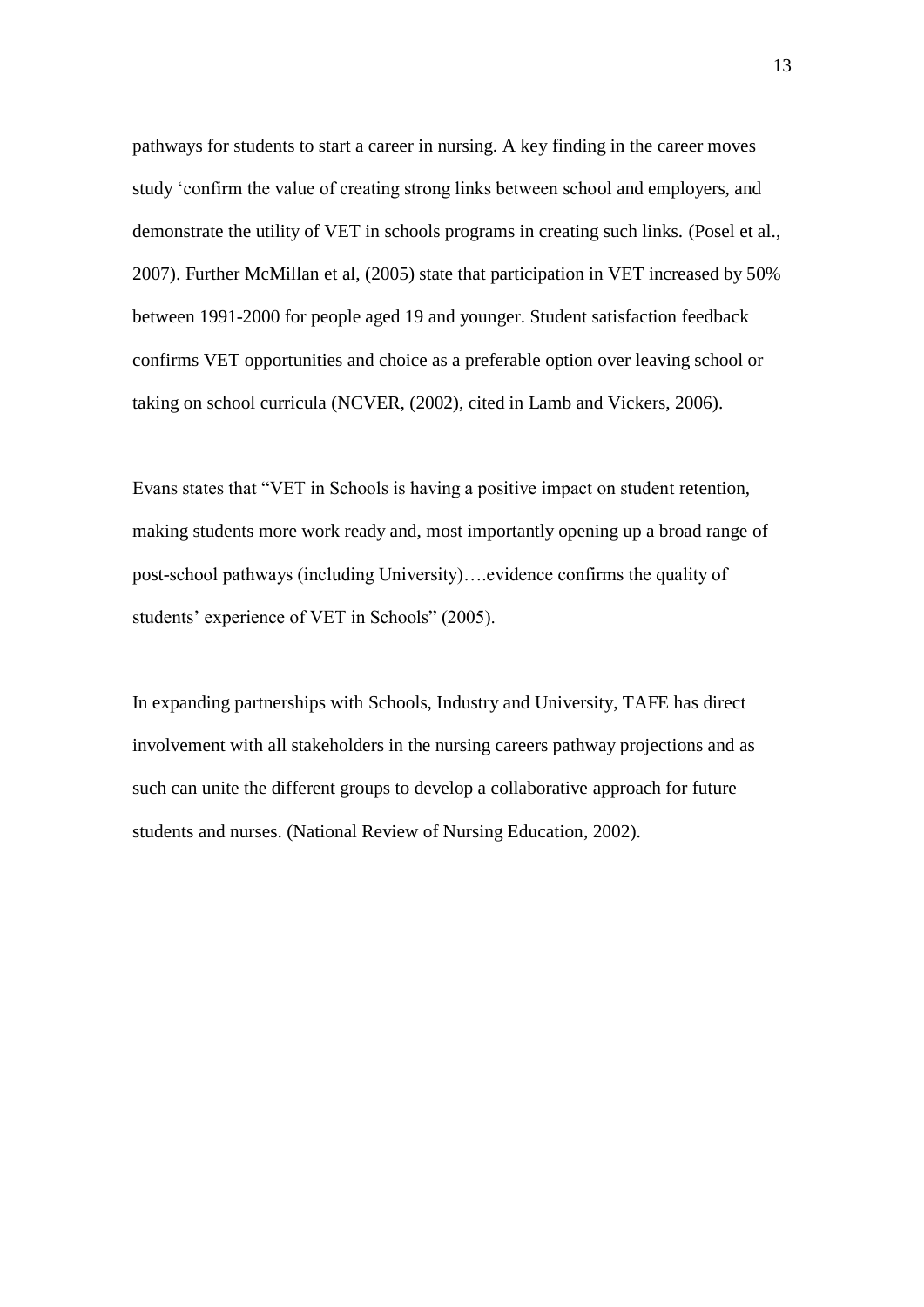| What is needed?                        | <b>Models</b> in place    | <b>Current issues</b>                                    | <b>Changes</b> in role                   | <b>Types of</b>      |
|----------------------------------------|---------------------------|----------------------------------------------------------|------------------------------------------|----------------------|
|                                        |                           |                                                          |                                          | <b>Nurses in NSW</b> |
| * Collaborative approach with          | <b>Launceston Nursing</b> | Not regulated or provided with education to take on      | Increased scope of practice without      | Unregulated          |
| Schools, TAFE, Industry and            | Home, VET in Schools      | more complex roles.                                      | additional education or time to develop  | <b>PCA</b>           |
| University to promote nursing to       | & Ceduna Hospital         | Experience horizontal violence, poor staff morale and    | with experience.                         | (Untrained)          |
| future AIN/ EN and RN students.        | Nursing Traineeship.      | job satisfaction and pressure from industry to take on   | Working in areas with higher acuity of   | AIN (Certificate     |
| * Provision of clear pathways for      |                           | additional duties.                                       | patients                                 | $III$ )              |
| educational options and career         |                           | No clear pathways                                        |                                          |                      |
| development.                           |                           |                                                          |                                          |                      |
| * Share resources for efficiency.      |                           |                                                          |                                          |                      |
| * Establish recognition processes that | Partnerships with         | Less tolerant of unregulated workforce due to pressures  | Increased scope of practice, Increased   |                      |
| are accessible and user friendly.      | TAFE, University&         | of short staffed, limited resources, expanding scope of  | responsibility with less qualified staff |                      |
| *Implementation of capability and      | AHS in Sydney             | practice, increased responsibility, more technological   | and additional workplace accountability. |                      |
| sustainability strategies for nursing. | (Western Wollongong)      | dependant, sicker patients and loss of autonomy of care. | Working with higher acuity of patients   |                      |
|                                        |                           | Poor job satisfaction and workplace morale.              | with fewer resources.                    |                      |
|                                        |                           | No clear professional development pathways.              |                                          |                      |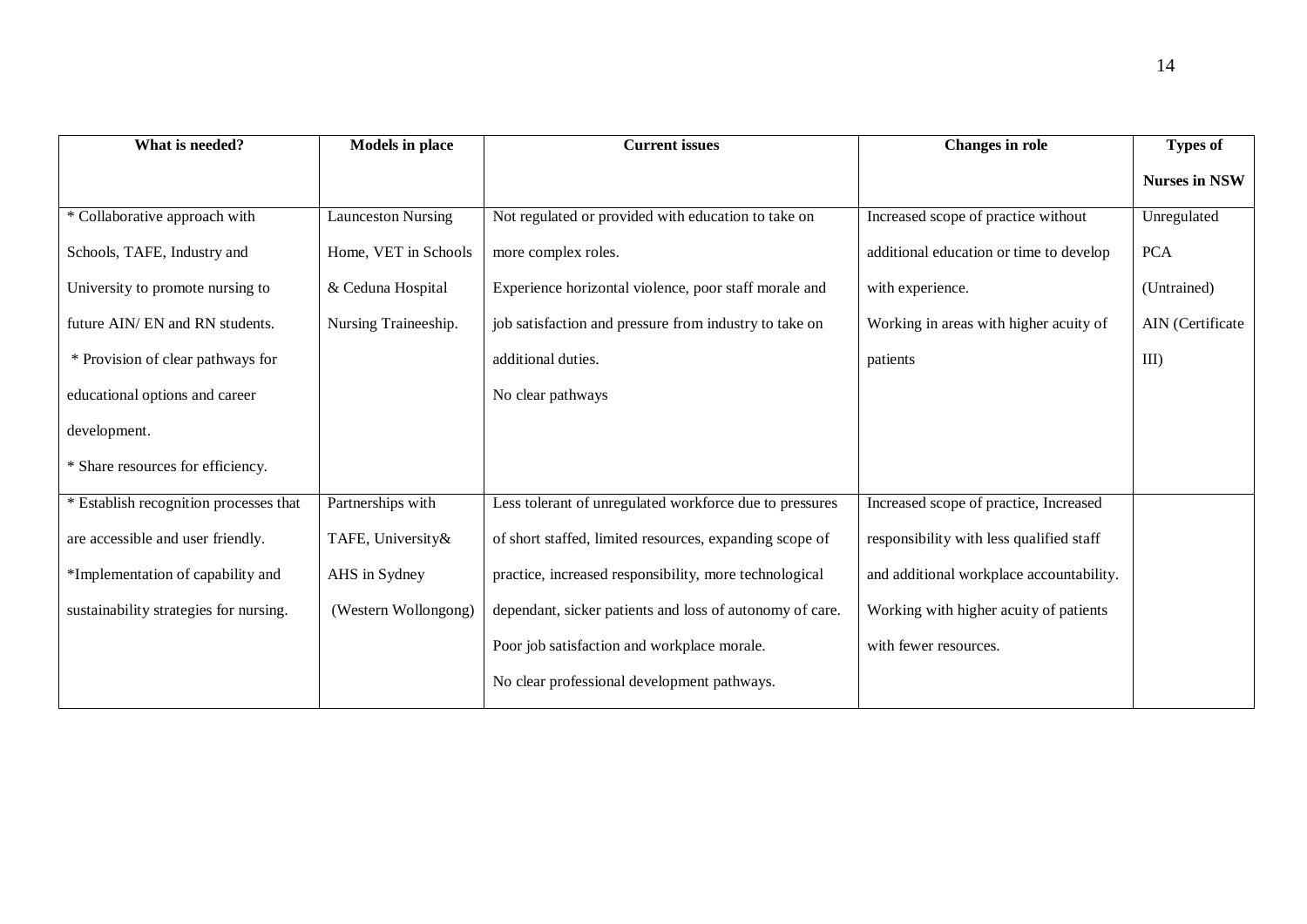# **Research Methodology**

The research question *Can TAFE drive a collaborative model of Nursing Education, Articulation and recruitment in the Hunter Region?* was explored by surveying the Principal or Careers Advisor of two high schools, one public high school and one private high school; teachers from TAFE in Aged Care & Nursing and the School of Nursing and Midwifery, University of Newcastle; Industry survey involved Aged Care facilities and hospitals, one private and one public facility and hospital. The sample group was limited to a small size due to the scope of the project and time frame to gain ethics approval; future studies could involve school students and representatives from many geographical areas within the Hunter Region.

The survey questions were designed to be user friendly and quick for busy staff to complete, follow up interviews were offered to gain more data, however this option was not taken up. The development of a model was provided for staff to view as an example of how TAFE could promote collaboration between Schools, University and Industry within Nursing.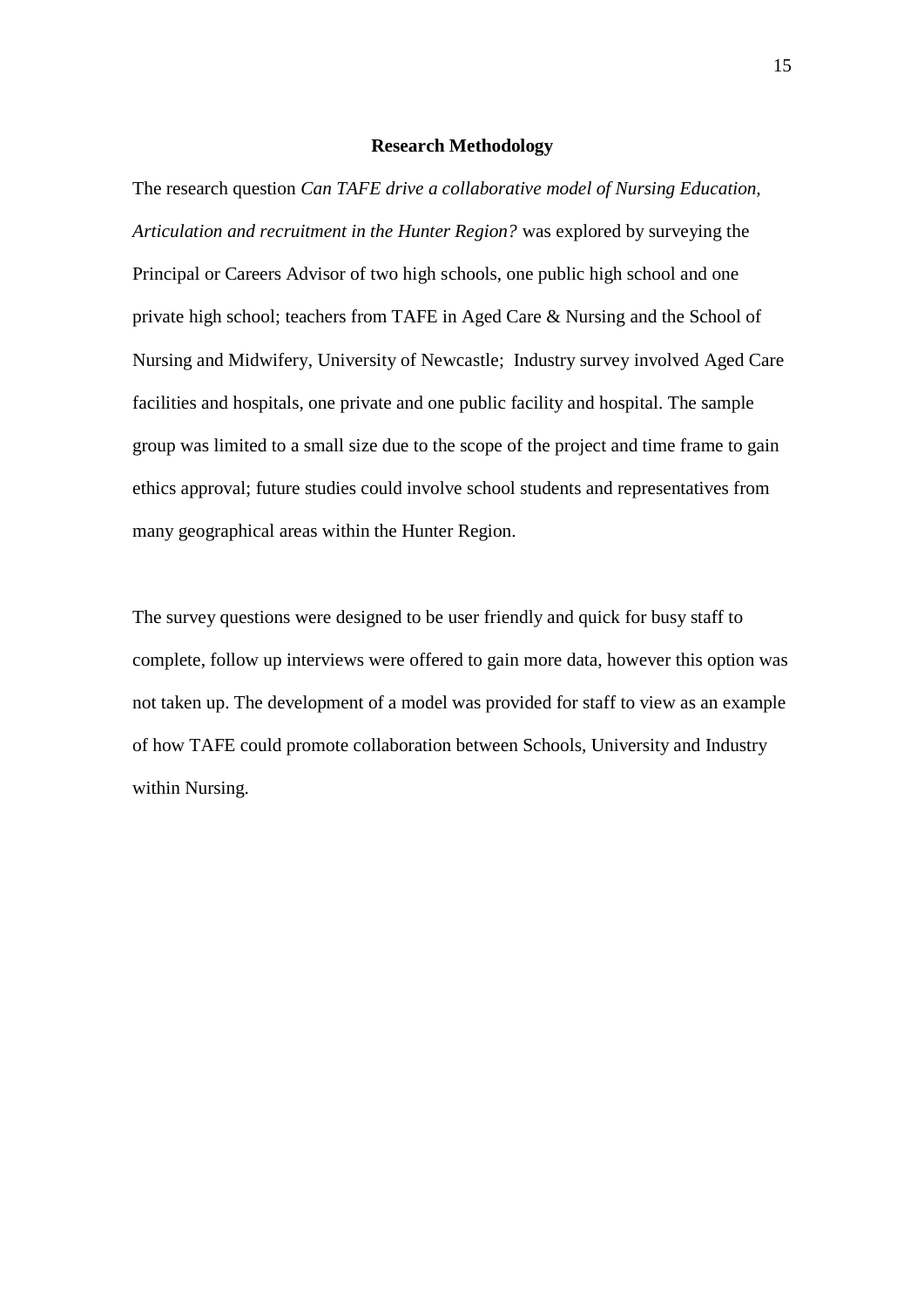| Venue        | Number of    | Number of actual     | Percentile | Percentage |
|--------------|--------------|----------------------|------------|------------|
|              | anticipated  | participants         | response   | of sector  |
|              | participants |                      |            | response   |
| Public High  | $\mathbf{1}$ | $\overline{4}$       | 4.65%      | 26.7%      |
| School       |              |                      |            |            |
| Private High | $\mathbf{1}$ | $\mathbf{1}$         | 1.16%      |            |
| School       |              |                      |            |            |
| <b>TAFE</b>  | 10           | 8                    | 9.3%       |            |
| University   | 15           | 10                   | 11.63%     |            |
| Public       | 20           | 12                   | 13.95%     | 73.3%      |
| Nursing      |              |                      |            |            |
| Home         |              |                      |            |            |
| Private      | 20           | 20                   | 23.3%      |            |
| Nursing      |              |                      |            |            |
| Home         |              |                      |            |            |
| Public       | 20           | 20                   | 23.3%      |            |
| Hospital     |              |                      |            |            |
| Private      | 20           | 11                   | 12.7%      |            |
| Hospital     |              |                      |            |            |
| Total        | 107          | 86                   | 100%       | 100%       |
|              |              | 80.4% of anticipated |            |            |
|              |              | results.             |            |            |
|              |              |                      |            |            |

**Diagram 1:** Survey sample of 86 participants within the Hunter Region.

The units of analysis included all the relevant stakeholders included in this snapshot sample from within the education as well as the clinical setting of nursing.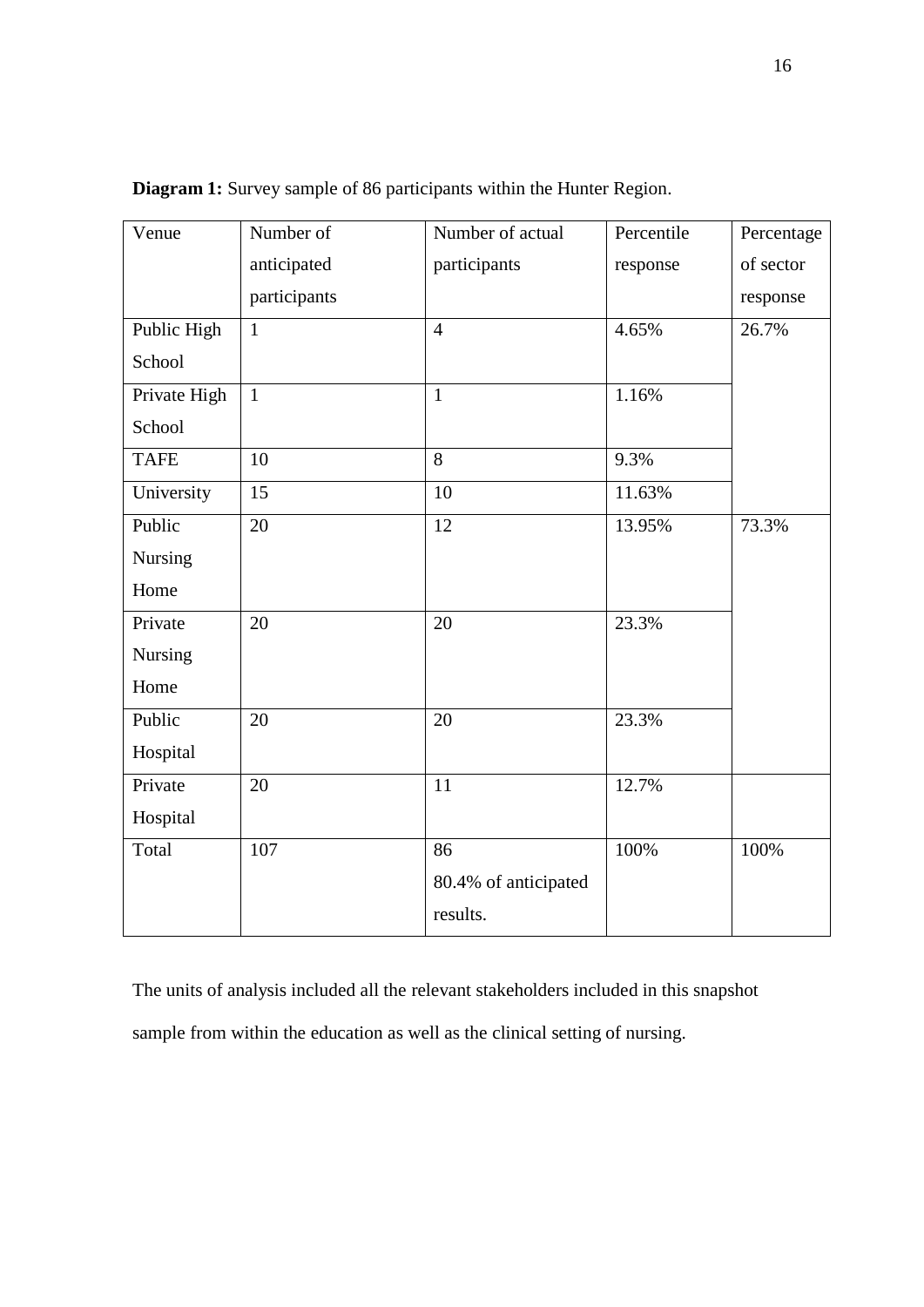## **Instrument**

Quantitative research strategies were applied using a survey questionnaire, the use of the Likert Scale determined whether participants agreed or disagreed with the statements raised within the survey. The participants completed the survey anonymously. There were 14 scaled questions concluding with two qualitative questions to gain written feedback an example as well or provide an opportunity to explain a response to a statement.

### **Procedure**

Once the literature review was completed and found to provide support for the proposition for collaboration in nursing education, articulation and recruitment, a sample group was approached to see if some empirical data also supported the propositions. This project was undertaken as a Postgraduate Education Student at Newcastle University where my submission for ethics approval was gained. Within schools only the Principal or TVET Representatives were approached, as student involvement was beyond the scope of this project. Within clinical settings, nurse educators and managers were approached to ask their staff to voluntarily take part in the survey.

At TAFE, colleagues within our section [Aged Care, Disabilities and Nursing] had the survey placed in their pigeon hole and those completed returned in same manner. The University of Newcastle, a meeting with Assistant Dean and Course Convener was undertaken to explain the project and seek support and surveys then left for lecturers and academics to voluntarily complete.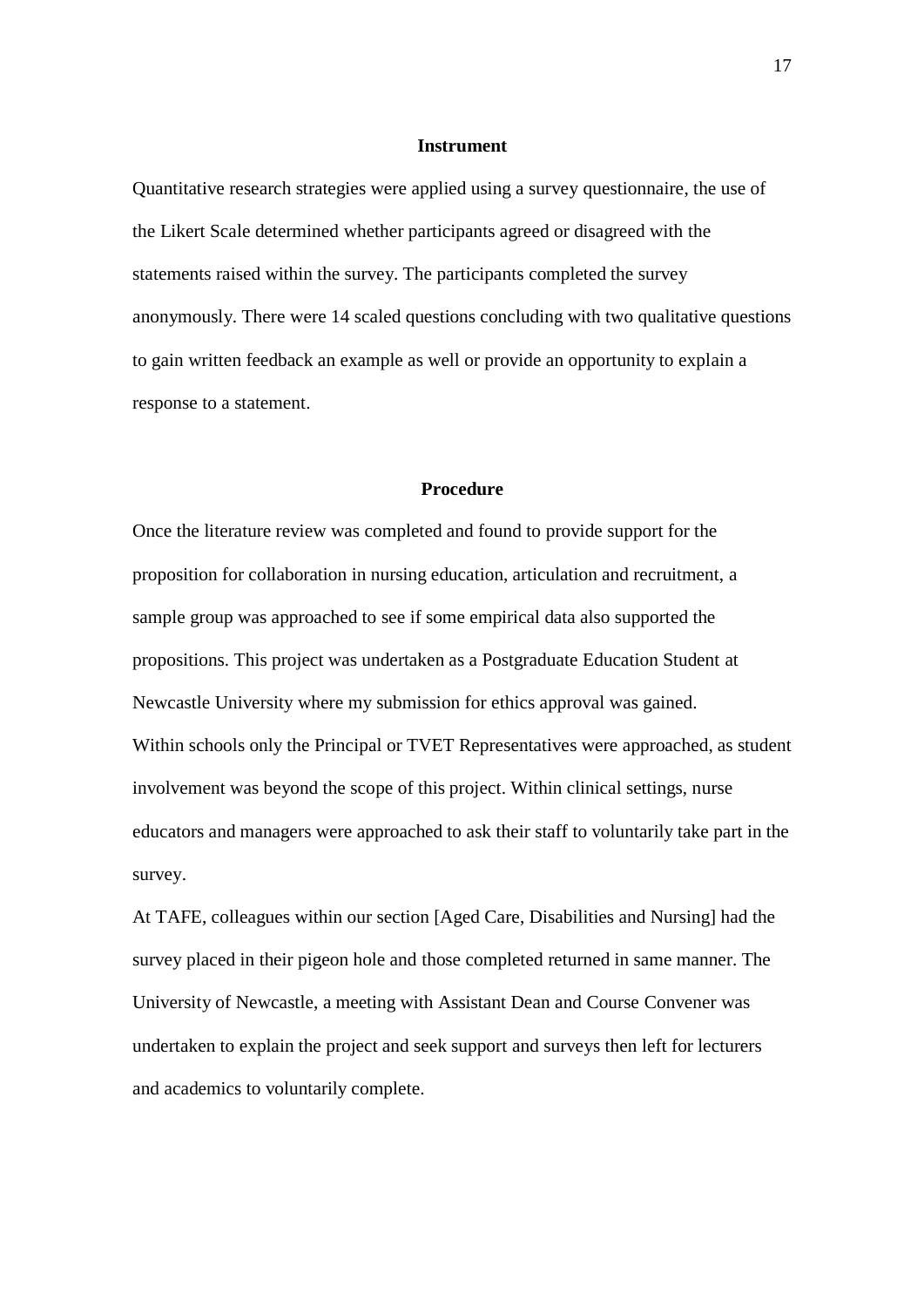All surveys were collected after one month and then statistically tabulated for analysing responses to the posed questions.

Follow up via email and phone calls was limited due to time available for this project and consequently there was a limited response rate.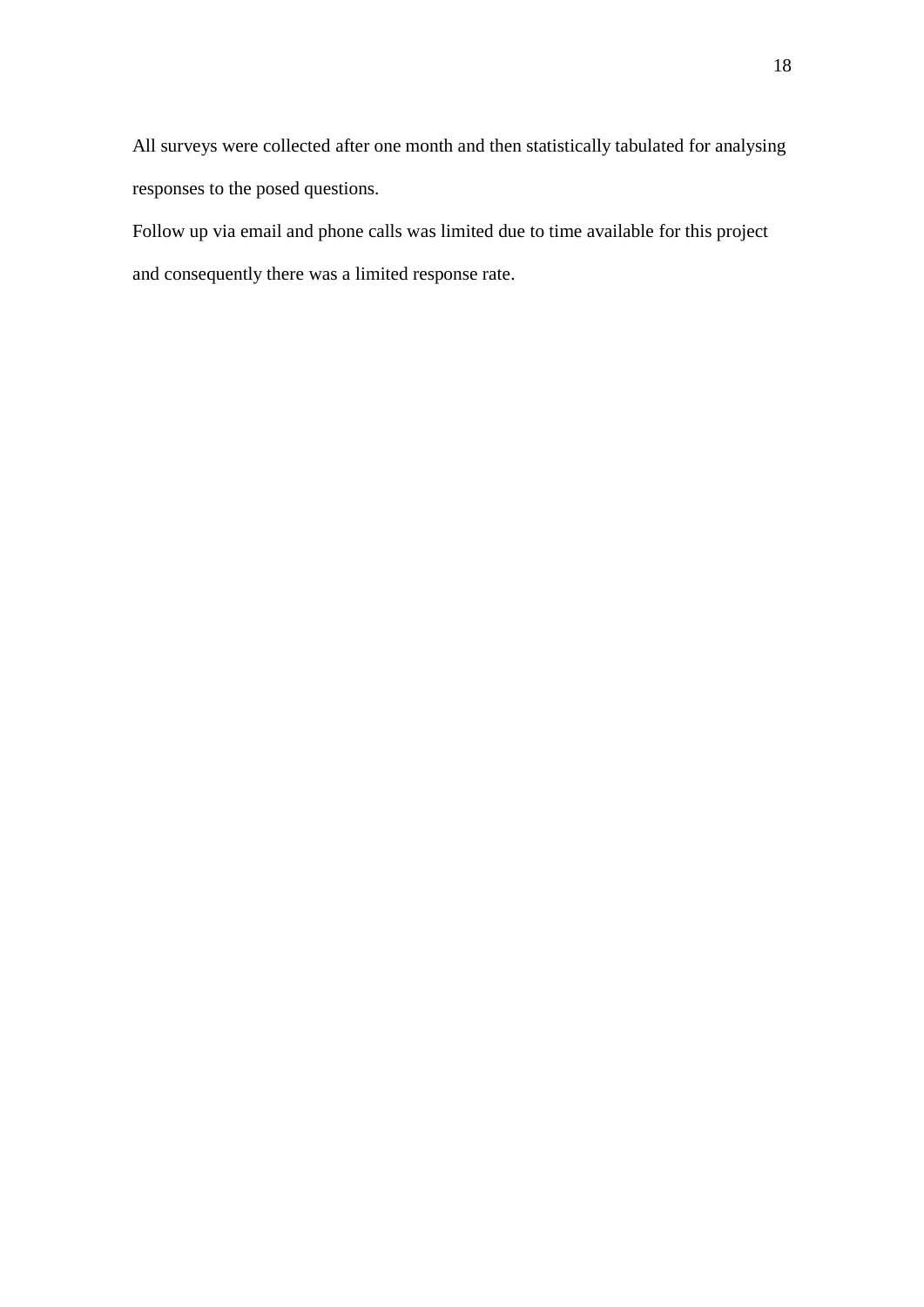### **Results**

As diagram 1 indicates, to determine the response percentiles, graphs were drawn to tabulate responses to each question.

The following findings combine the "agree" responses to suggest the following:

**\* Question One:** 39 of 86 respondents strongly agree and 39 agree that *a team approach from Schools, TAFE, University and Industry is the way forward for nursing.*

**\* Question Two:** 21 of 86 responses strongly agree and 54 agree that *a model such as this one could be a way to overcome some of the issues we are facing in nursing today*



**Figure 1:** Question Two: A model such as this one could be a way to overcome some of the issues we are facing in nursing today

*.*

**\* Question Three:** 35 of 86 responses strongly agree and 44 agree that *Educational environments influence the culture and image of nursing.*

**\* Question Four:** 37 of 86 respondents strongly agree and 45 agree that *Provision of additional clinical support and recognition of experience and training will influence the culture of nursing*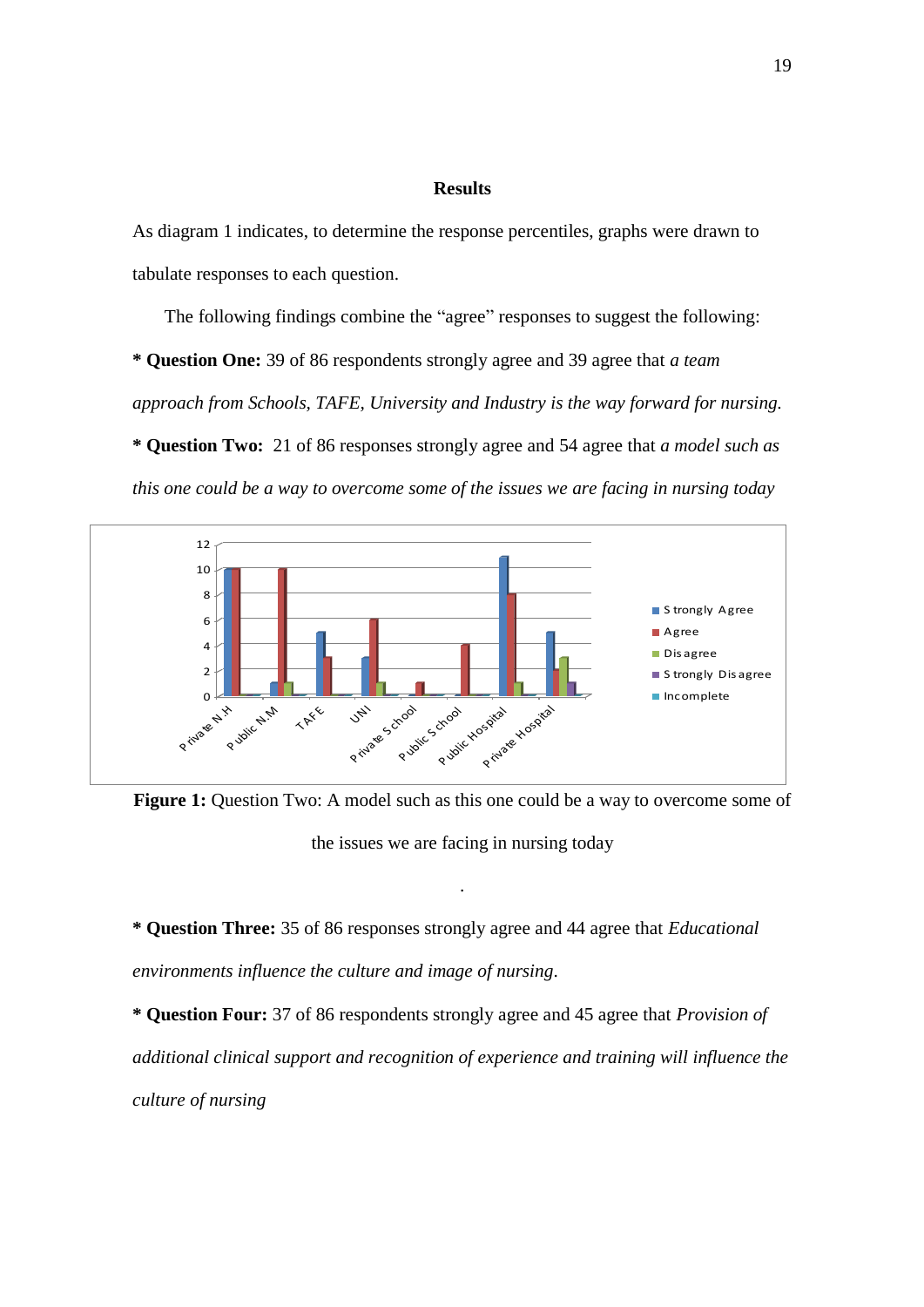*\** **Question Five:** 37 of 86 responses strongly agree and 43 agree that *Retention of nurses can improve with a better nursing culture image.*

*\** **Question Six:** 43 of 86 respondents strongly agree and 37 agree that *Retention of nurses will improve with additional career opportunities and clear pathways.*

*\** **Question Seven:** 43 of 86 respondents strongly agree and 37 agree that *User friendly career pathways and recognition systems will promote recruitment of nurses*



**Figure Two:** User friendly career pathways and recognition systems will promote recruitment of nurses

*\** **Question Eight:** 45 of 86 respondents strongly agree and 34 agree that *Staff incentives, training and support for nurses mentoring students on the clinical floor would alleviate some of the workload stress and resistance towards students*

*\** **Question Nine:** 20 of 86 respondents strongly agree and 53 agree that *School students can be flagged for employment and educational opportunities whilst working as School based Trainees and TVETS.*

*\** **Question Ten:** 40 of 86 respondents strongly agree and 40 agree that *Nurses and educators can role model nursing as a welcoming and attractive option.*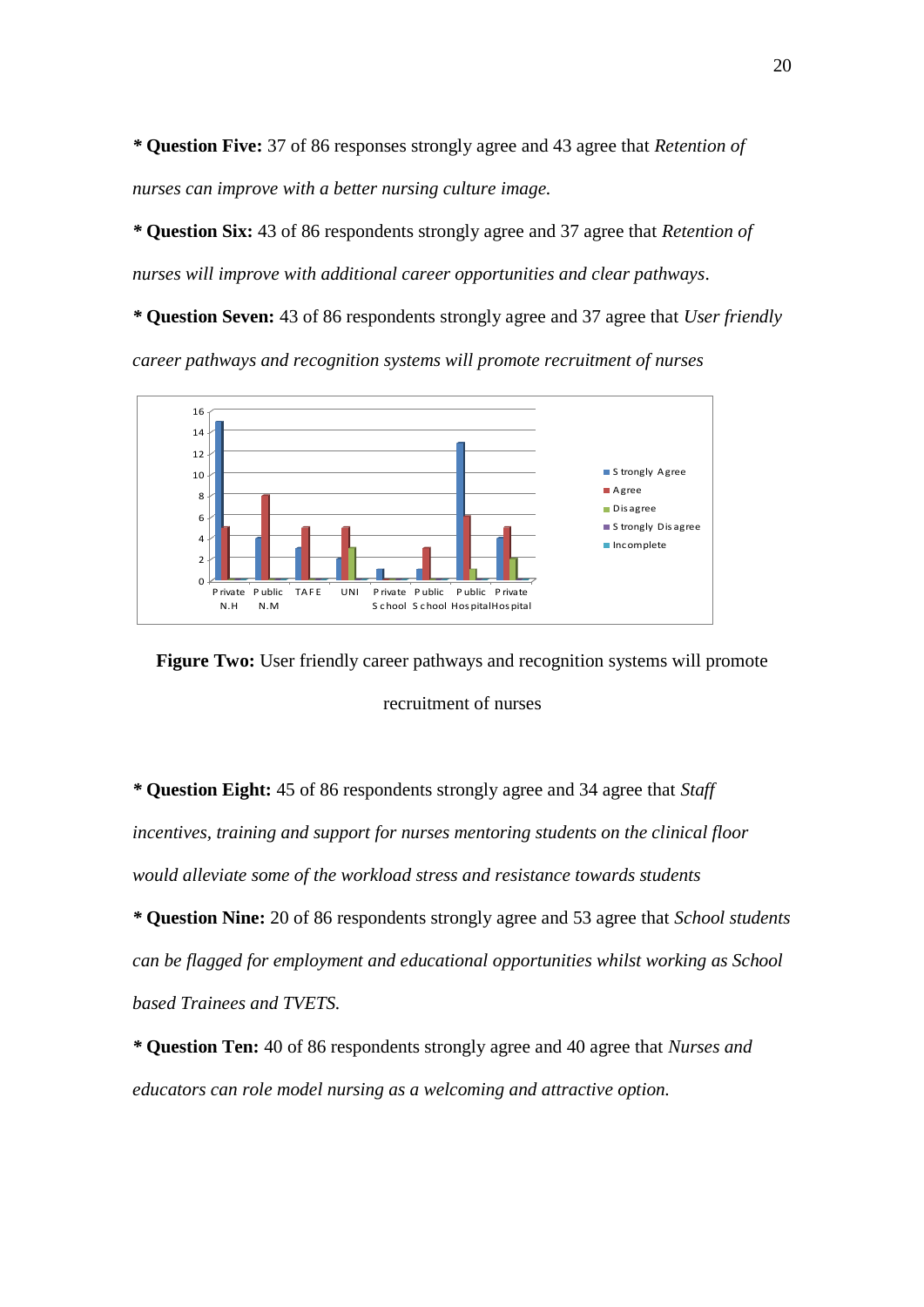*\** **Question Eleven:** 23 of 86 respondents strongly agree and 55 agree that *Effective promotional marketing will improve recruitment of future nurses.*

*\** **Question Twelve:** 24 of 86 respondents strongly agree and 52 agree that *Promotional marketing would improve community support and recognition.*

*\** **Question Thirteen:** 21 of 86 respondents strongly agree and 50 agree that *Promotional marketing would improve culture and image of nursing*

*\** **Question Fourteen:** 19 of 86 respondents strongly agree and 50 agree that *TAFE acting as a driving force to unite School, TAFE, University and Industry would benefit nursing, education, articulation and recruitment.*

Responses that were marked as disagree or strongly disagree are as follows:

**\* Question One:** 2 of 86 respondents strongly disagree and 6 disagree that *a team approach from Schools, TAFE, University and Industry is the way forward for nursing.*

**\* Question Two:** 10 of 86 disagree that *a model such as this one could be a way to overcome some of the issues we are facing in nursing today.*

**\* Question Three:** 1of 86 responses strongly disagree and 6 disagree that *Educational environments influence the culture and image of nursing.*

*\** **Question Four** stated *additional clinical supports and recognition of experience and training will influence the culture of nursing*; 4 of the 86 responses disagree with this notion, of which 20% are University participants and 18.2% of private hospital participants surveyed.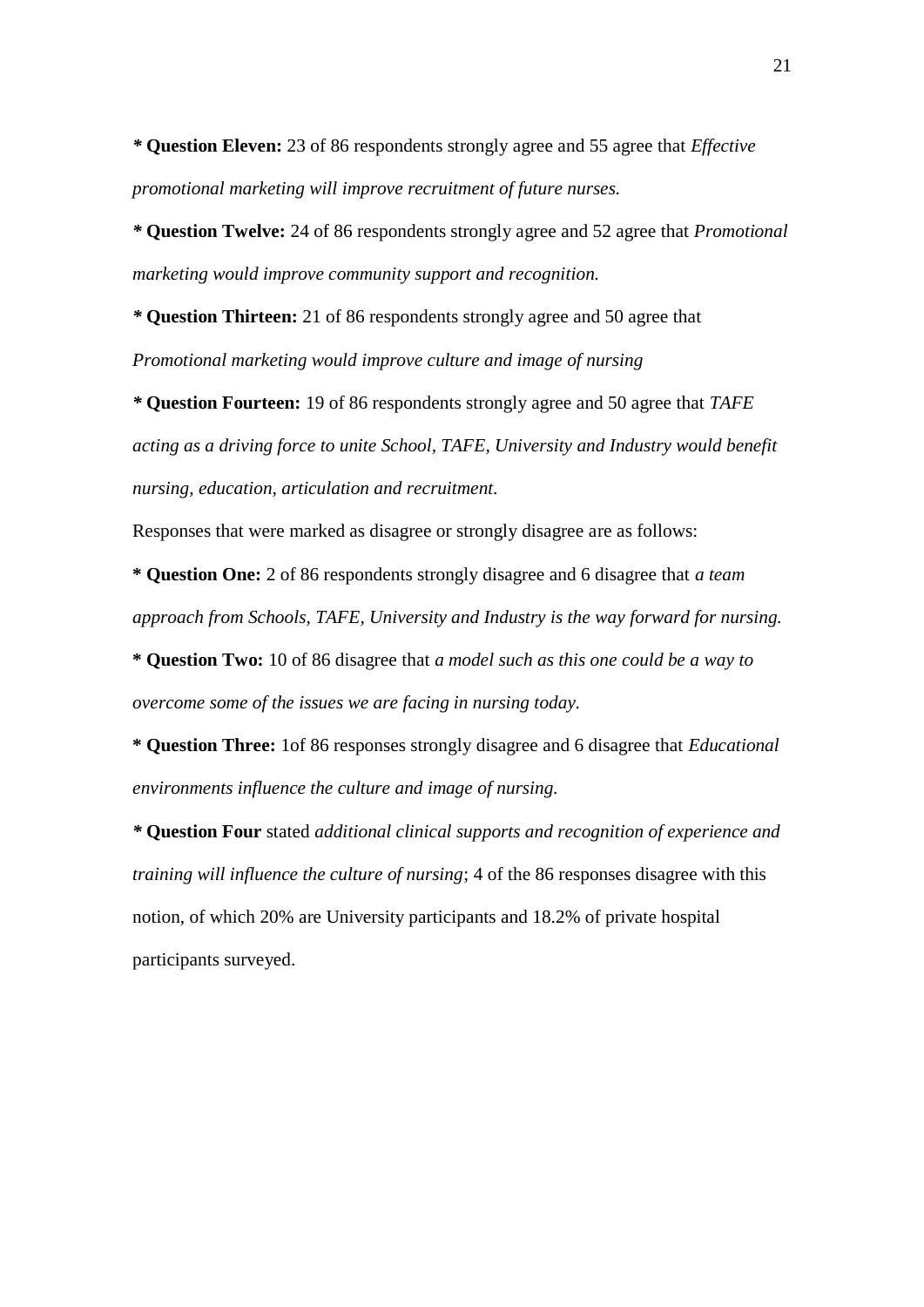

**Figure 3.** Question Four: Provision of additional clinical support and recognition of experience and training will influence the culture of nursing.

*\** **Question Five:** 5 of 86 responses disagree that *Retention of nurses can improve with a better nursing culture image.*

*\** **Question Six:** 6 of 86 respondents disagree that *Retention of nurses will improve with additional career opportunities and clear pathways.*

*\** **Question Seven:** 5 of 86 respondents disagree that *User friendly career pathways and recognition systems will promote recruitment of nurses.*

*\** **Question Eight:** 6 of 86 respondents disagree and 1 strongly disagrees that *Staff incentives, training and support for nurses mentoring students on the clinical floor would alleviate some of the workload stress and resistance towards students*

*\** **Question Nine:** 9 of 86 respondents disagree and 2 strongly disagree that *School students can be flagged for employment and educational opportunities whilst working as School based Trainees and TVETS.*

*\** **Question Ten:** 7 of 86 respondents disagree that *Nurses and educators can role model nursing as a welcoming and attractive option.*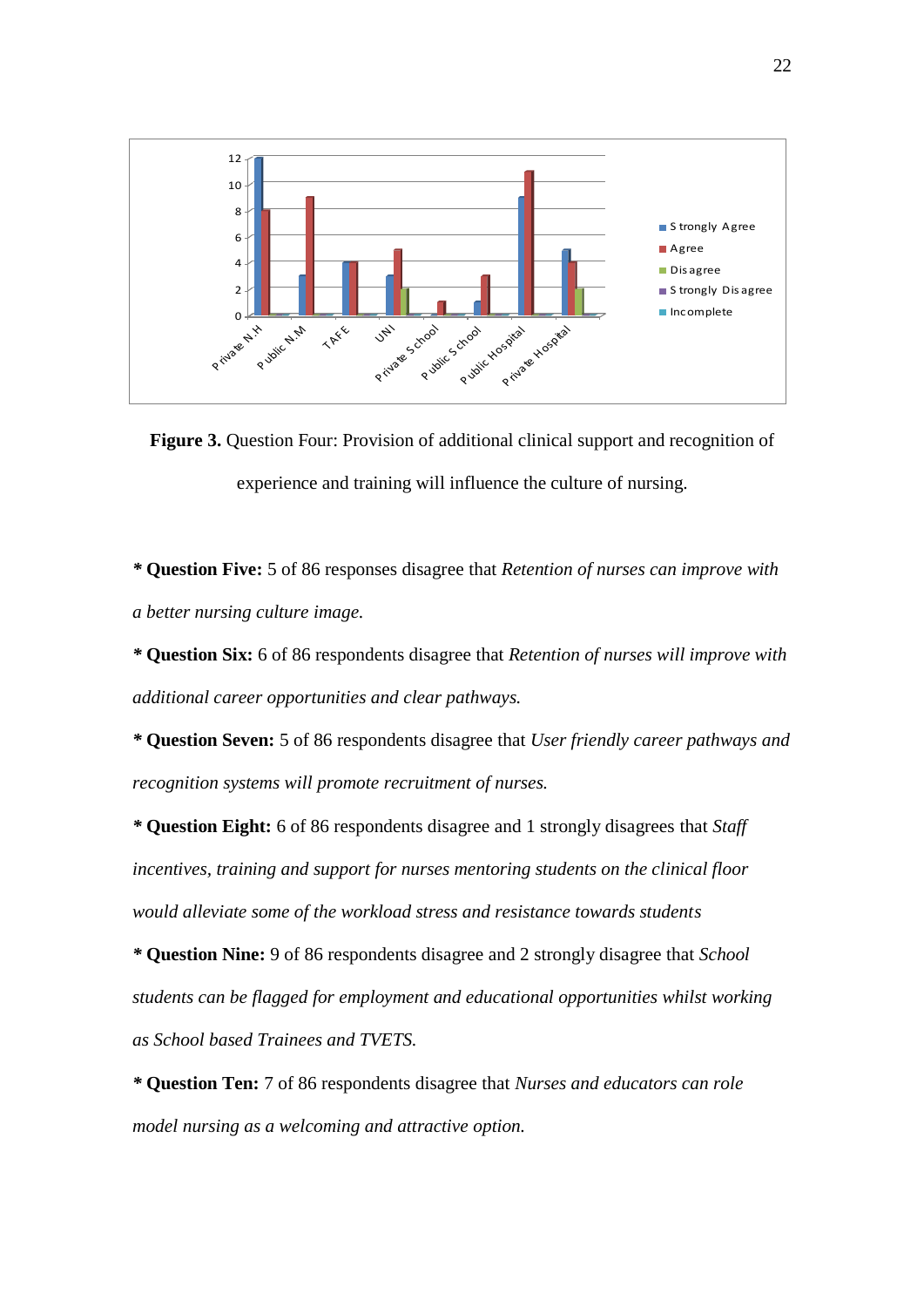*\** **Question Eleven:** 8 of 86 respondents disagree that *Effective promotional marketing will improve recruitment of future nurse.* This was interesting to note in that marketing and promotion is clearly beneficial to recruitment with increasing awareness within the community and in promotion of nursing as a professional choice.



**Figure 4.** Q. Eleven: Effective promotional marketing will improve recruitment of

future nurses.

*\** **Question Twelve:** 4 of 86 respondents disagree that *Promotional marketing would improve community support and recognition.*



**Figure 5.** Question twelve: Promotional marketing would improve community support

and recognition.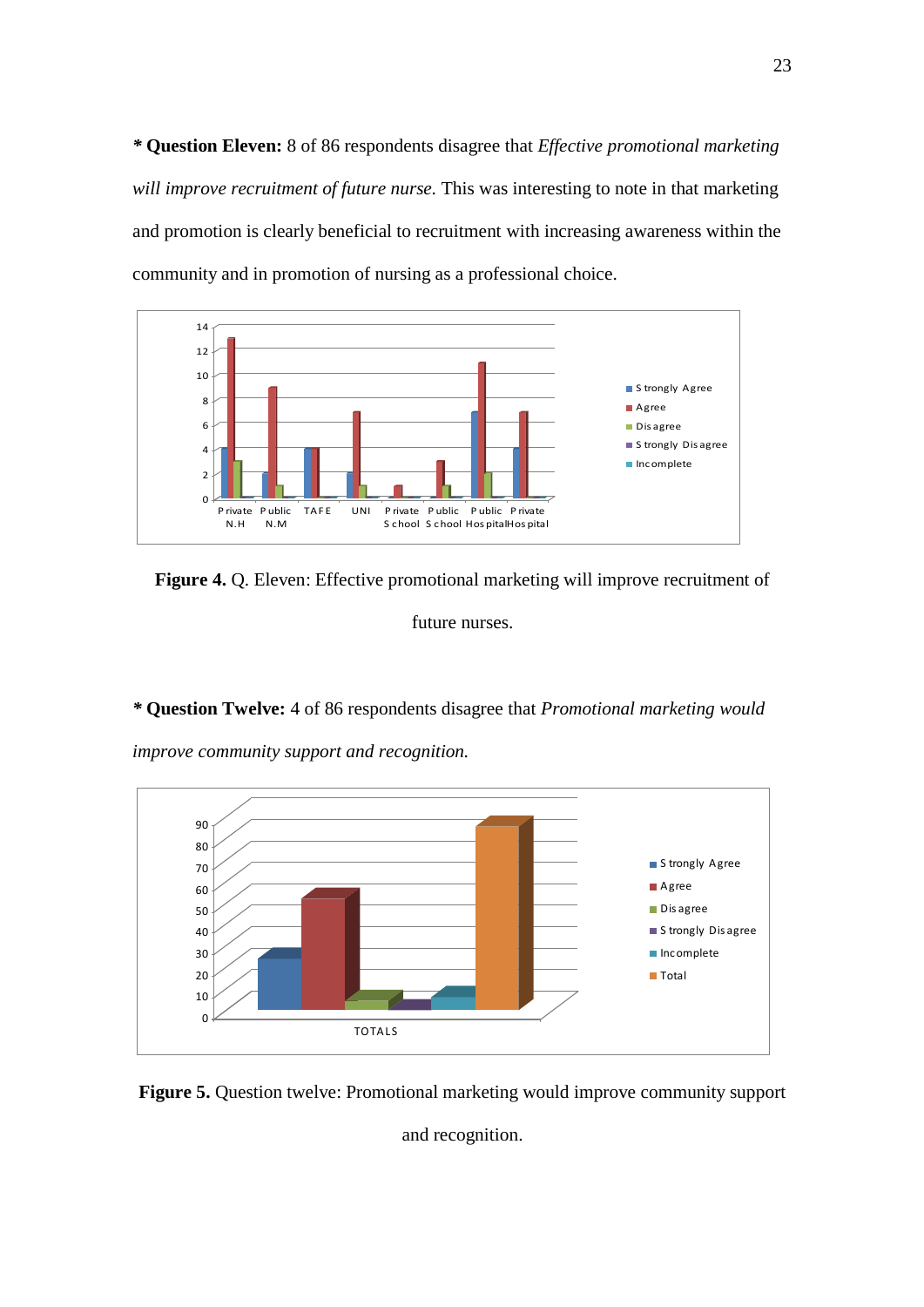*\** **Question Thirteen:** 9 of 86 respondents disagree and 1 strongly disagrees that *Promotional marketing would improve culture and image of nursing.*

**Question fourteen:** 13 of the 86 respondents disagree that TAFE as a driving force to unite School, TAFE, University and Industry would benefit nursing, education, articulation and recruitment, unfortunately there was no explanation as to why the respondents felt this way, further research would enable the follow up of such responses.

The final questions asked the participant to identify one issue / solution and also asked for any comment or suggestion. The following responses were noted:

| <b>Issue</b>           | <b>Participant identification</b> |
|------------------------|-----------------------------------|
| Pay                    | 20                                |
| Recognition            | 8                                 |
| Deskilled workforce    | 5                                 |
| Communication          |                                   |
| Conditions             |                                   |
| Currency of standards  |                                   |
| <b>Staffing levels</b> | 19                                |
| Horizontal violence    | 3                                 |
| Job satisfaction       |                                   |

**Table 2 Written responses "problems" raised within the survey include:**

The Federal minimum wage is \$14.31/hr. To complete training to become an AIN the student must undertake a 6 month full time course or 12 month part time course at TAFE or similar through other Private Training Organisation. An AIN commences on \$16.22/hrs and the most an AIN can earn is \$17.65/hr  $(4<sup>th</sup>$  year and thereafter). Comparatively, Clerical staff in health at level Grade V  $(2<sup>nd</sup>$  year thereafter) can earn \$19.50/hr, Catering staff in health earn up to \$18.64. The same can be seen with EN  $(5<sup>th</sup>$  year and thereafter) can earn \$20.87 and a RN (8 years and thereafter) cap at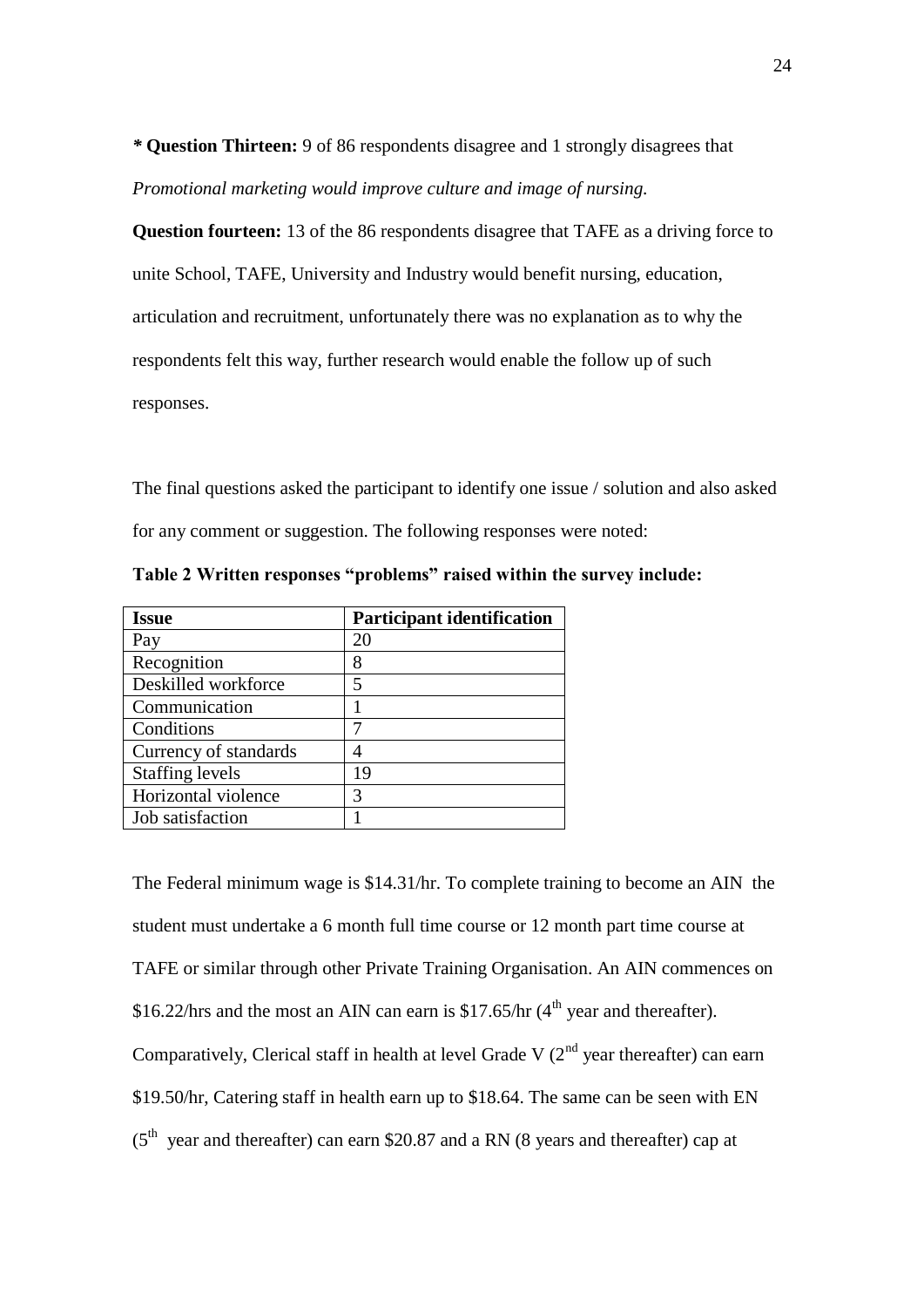\$29.93 which considering the responsibility, degree level of initial qualification and eight years experience in the field, may be indicators of why pay and recognition are identified as contentious issues. (NSW award rates retrieved from Fair Work online).

The Duty of Care Report identifies the first strategy to address the issues raised by their research such as staff shortages, uneducated staff mix, poor morale and limited resources compounding working conditions as also highlighted above, includes building a sustainable workforce through retention of nursing, transitional support, skill mix balance and strengthening career pathways. (2002, Strategy One).

| <b>Solution</b>              | <b>Participant identification</b> | <b>Private Hospital</b> |
|------------------------------|-----------------------------------|-------------------------|
|                              |                                   | responses               |
| Management                   | 6                                 |                         |
| Appreciation                 | 3                                 |                         |
| <b>National Registration</b> | $\overline{2}$                    |                         |
| Industrial changes           | 4                                 |                         |
| Culture                      | 3                                 |                         |
| Education                    | 8                                 | ┑                       |
| Clinical support and         | 14                                |                         |
| mentoring                    |                                   |                         |
| Recruitment                  |                                   |                         |

**Table 3 "Solutions" suggested include the following:**

Within the replies from the private hospital, 45.5% of participants recommended the return of nursing education training to the hospital setting. This was not mentioned or supported by any other participant group. It would be interesting to note the training level of nurses who advocated this as a solution. One participant suggested nurses commence in nursing "earlier instead of McDonalds"; another participant stated that nursing needed to become an "issue" for any changes for the better to be made.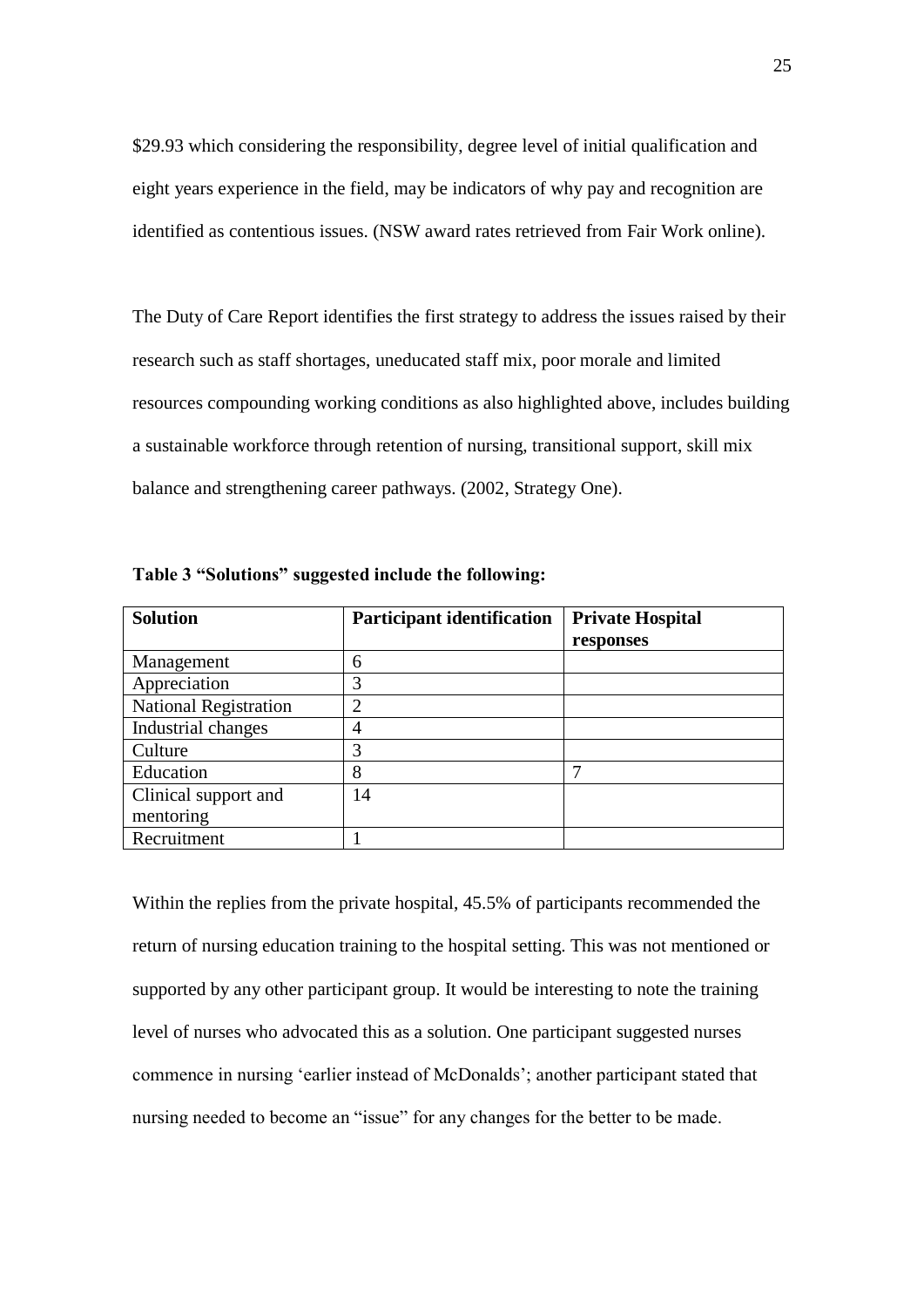### **Discussions of methodology**

A more extensive qualitative study would be useful to authenticate the attained results and offer possible explanations and alternative solutions. Overall the results of the survey strongly support collaboration between Schools, TAFE, University and Industry and promote the need for a model of articulation, education and recruitment within nursing.

Time and resource restraints limited this study. Face to face recruitment of participants and follow up would most likely increase the sample size. Acquiring a more cross sectional sample group could provide more insight into the possibilities of collaboration and expectations of all stakeholders. Surveying school students would be beneficial to gain their perspective of nursing as a career option and barriers to nursing, feedback on TVET & VET in Schools for nursing as an option, however beyond the scope of this project.

Involvement of nursing bodies [such as NRB, NSWNA] to share data i.e. annual registration survey responses, current trends and recruitment materials which could provide data to further direct and support the collaborative approach and also allow for cost minimization through sharing resources, such that NSWNA media promotional material could be utilised by TAFE & University to promote the Nursing Profession in Schools.

To gather more rigorous findings, it would be useful to undertake discussion with other TAFE/ Schools/University teams regarding their models to streamline efficiency in recruitment and pathways to get a better idea of what has proven to work and to undertake a pilot of the model within the Hunter to establish effectiveness.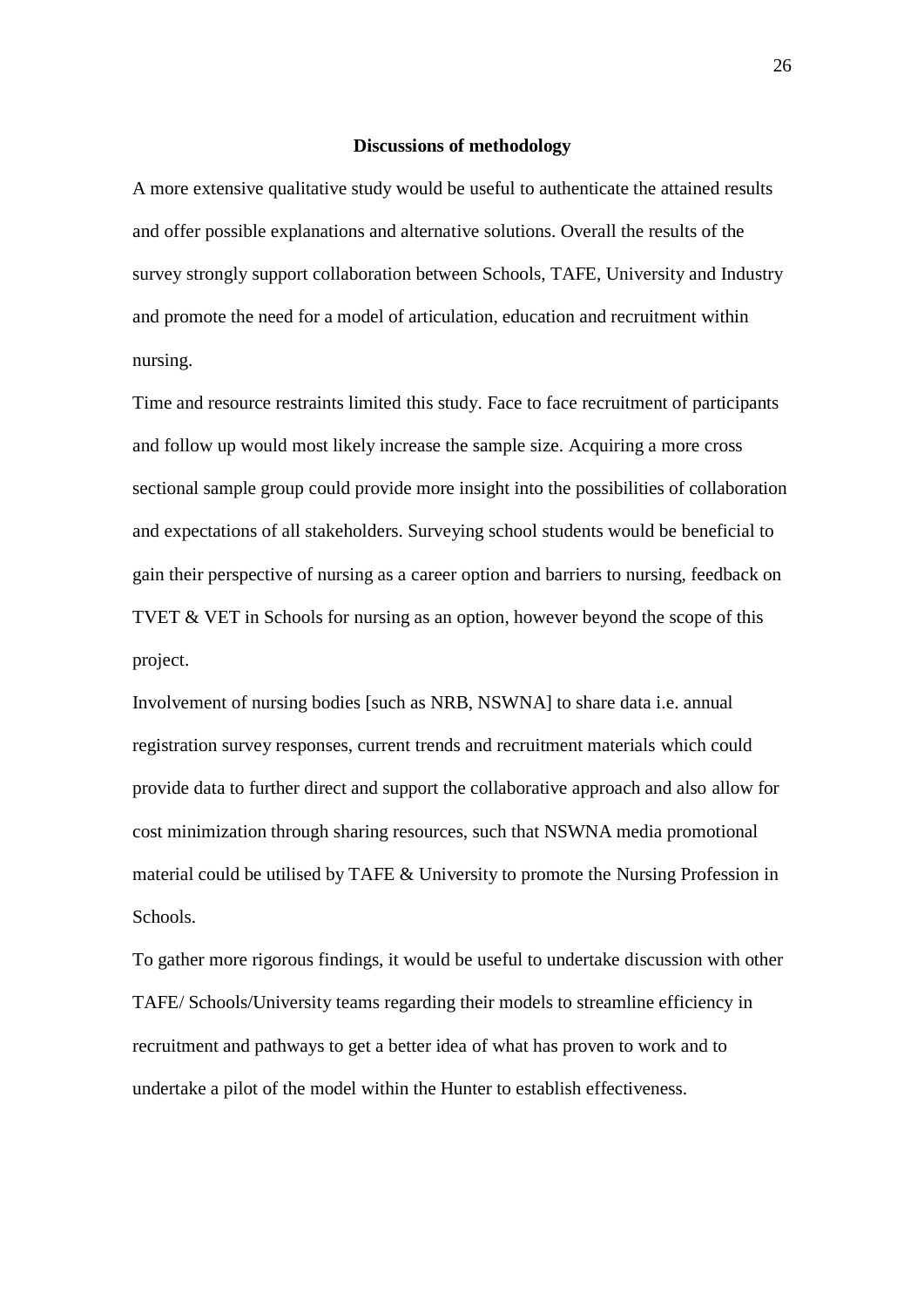## **Discussion of results**

All the literature reviewed supported the need for a collaborative approach to education, articulation and recruitment in Nursing due to complex array of issues facing the Nursing Profession and health care system of Australia today and in to the future. Although models exist to rectify some of the issues within Nursing education and employment, to date these initiatives have not had national support. However, following the Our Duty of Care Report (2002) and consequent establishment of a National Nursing and Nursing Education Task Force in 2006, the interstate barriers are being eroded and all stakeholders encouraged to undertake a collaborative problem solving approach to the nursing shortage and healthcare staffing crisis.

Emerging initiatives such as those identified within the Duty of Care Report (2002), Nursing Career Pathways Project, (2002) and the National Nursing and Nursing Education Taskforce, (2006), are already proving to successfully confront some of the nursing issues and with the continuance and growth of such collaborative models of education, articulation and employment, the nursing and healthcare crisis may abate for a time. With the ageing of the population and the financial crisis of 2008 consequences will mean these issues will remain and will require more innovative research and resolutions.

This study has shown that for the participants sampled, nurses, nurse educators and teachers are eager to embrace a collaborative approach to resolving the national nursing crisis in the Hunter Region. The possibilities are countless when we strive to resolve these issues as a team - the next step is to unify these intentions into actions.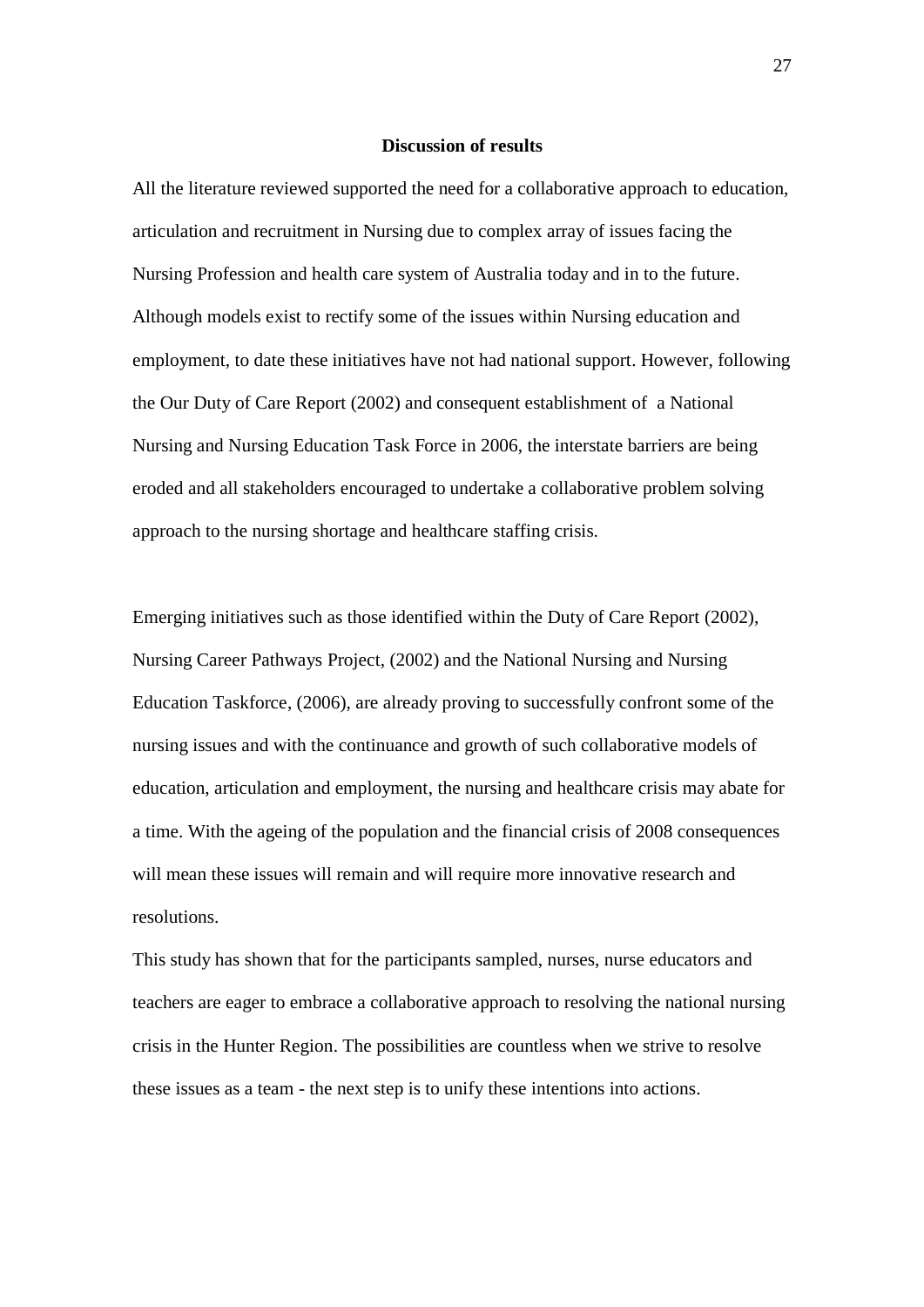# **REFERENCES**

- Australian Government Department of Health and Ageing, (2005). Research Program: Public Implications of an Ageing Population. Pilot Course documents, Newcastle University.
- Department of Education and Training (DET), (July 2007). 15-19 year olds Conference: Inspire, Prepare, Achieve. Sydney.
- Department of Education, Science and Training (DEST), (2002). Nursing Careers Pathways Project Pathways to Nursing Diversity. Retrieved July 17, 2007, from http://www.dest.gov.au/archive/highered/eippubs/eip01\_16/10.htm
- DEST (2002). The nursing workforce- 2010. Canberra. Retrieved July 12, 2007, from www.aihw.gov.au/publications/hwl/nurslf99/nurslf99-c03.pdf
- Evans, B, (2005). Student Endorse VET in Schools message form Chariman, NSW Board of VET.
- Fair Work online Retrieved September 5, 2009 from www.fairwork.gov.au/Pay-Leave-and-Conditions/Finding-the-right-pay/award.
- Graduate Career Australia website- nursing and midwifery link, Retrieved July 20, 2007 from www.graduatecareers.com.au/content/search
- Hillman, K. (1999). The changing role of acute care hospitals. *Medical Journal of Australia. 170(7), 325-328.*
- Holmes, B. (2007). CBC News report: Nursing shortage a global problem: NSW Nurses Association Australia.
- International Council of Nurses. (2002c). Leadership for Change Project. Retrieved July 20, 2007, from www.icn.ch/leadchange.htm.
- Johnstone, M-J. and Stewart, M. (2003). *Ethical issues in the recruitment and retention of graduate nurses: A national concern*. *Contemporary Nurse. 14 (3), 240.*
- Jones, J. and Cheek, J. (2001). The Scope of Nursing in Australian: A snap shot of the challenges and skills needed. Canberra: National review of Nursing Education. Retrieved July 1, 2007 from www.dest.gov.au/highered/programmes/nursing.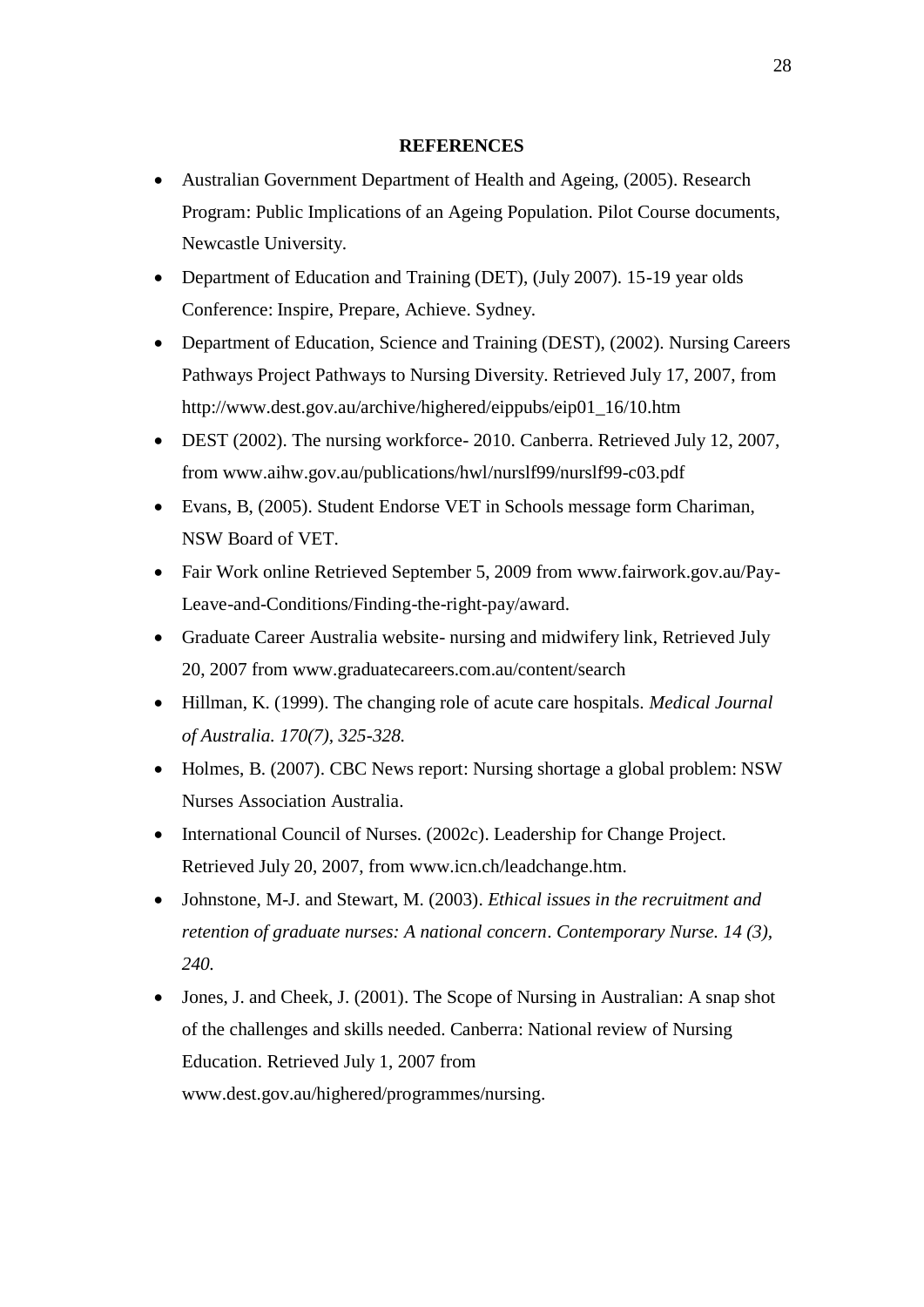- Khoo, S, T. and Ainley, J. (2002). Longitudinal Surveys of Australian Youth (Lsay) Research report 41: Attitudes, Intentions and Participation. Retrieved July 1 2007 from www.acer.com.
- Levett-Jones, T. and Bourgeois, S. (2007). The Clinical Placement: An essential guide for nursing students. Churchill Livingstone. Sydney.
- Marks, G. N. (April 2006) Longitudinal Surveys of Australian Youth (Lsay) Research report 49: The Transition to full-time work of Young People Who Do Not Go to University. Retrieved July 1 2001, from www.acer.com.
- Marks, G. N. (March 2007). Longitudinal Surveys of Australian Youth (Lsay) Research report 51: Completing University: Characteristics and Outcomes of Completing and Non-completing students. Retrieved July 1, 2007, from www.acer.com.
- McMillan, J., Rothman, S. and Wernert, N. (Dec 2005). Longitudinal Surveys of Australian Youth (Lsay) Research report 47: Non-apprenticeship VET Courses: Participation, Persistence and subsequent pathways. Retrieved July 1, 2001, from www.acer.com.
- National Nursing and Nursing education Taskforce. (December 2006) Final Report. Retrieved July 20, 2007 from www.nnet.gov.au.
- National review of Nursing Education (2001-2002) *Our Duty of Care Report*. Commonwealth Ministers for Education, training and Youth Affairs and for Health and Aged Care. Includes eight separate report documents. Retrieved June 15, 2007, from

www.dest.gov.au/archive/highered/nursing/pubs/duty\_of\_care/doc1-8.html#1

- NSW Nurses Association (NSWNA). (2005) Bulletin Report and Media Campaigns: No Fix Without Student Nurses. Retrieved July 1, 2007from www. Nswnurses.asn.au/news/3036.html.
- NSW Nurses and Midwifery Registration Board (NMRB), (1999). Workforce Planning Report. Sydney.
- Kerka, S. (1997) *Developing Collaborative Partnerships.* Educational resource Information Centre (ERIC) Practice application Briefs, Ohio State University. Retrieved July 20, 2007 from www.ericacve.org/docs/collab.htm.